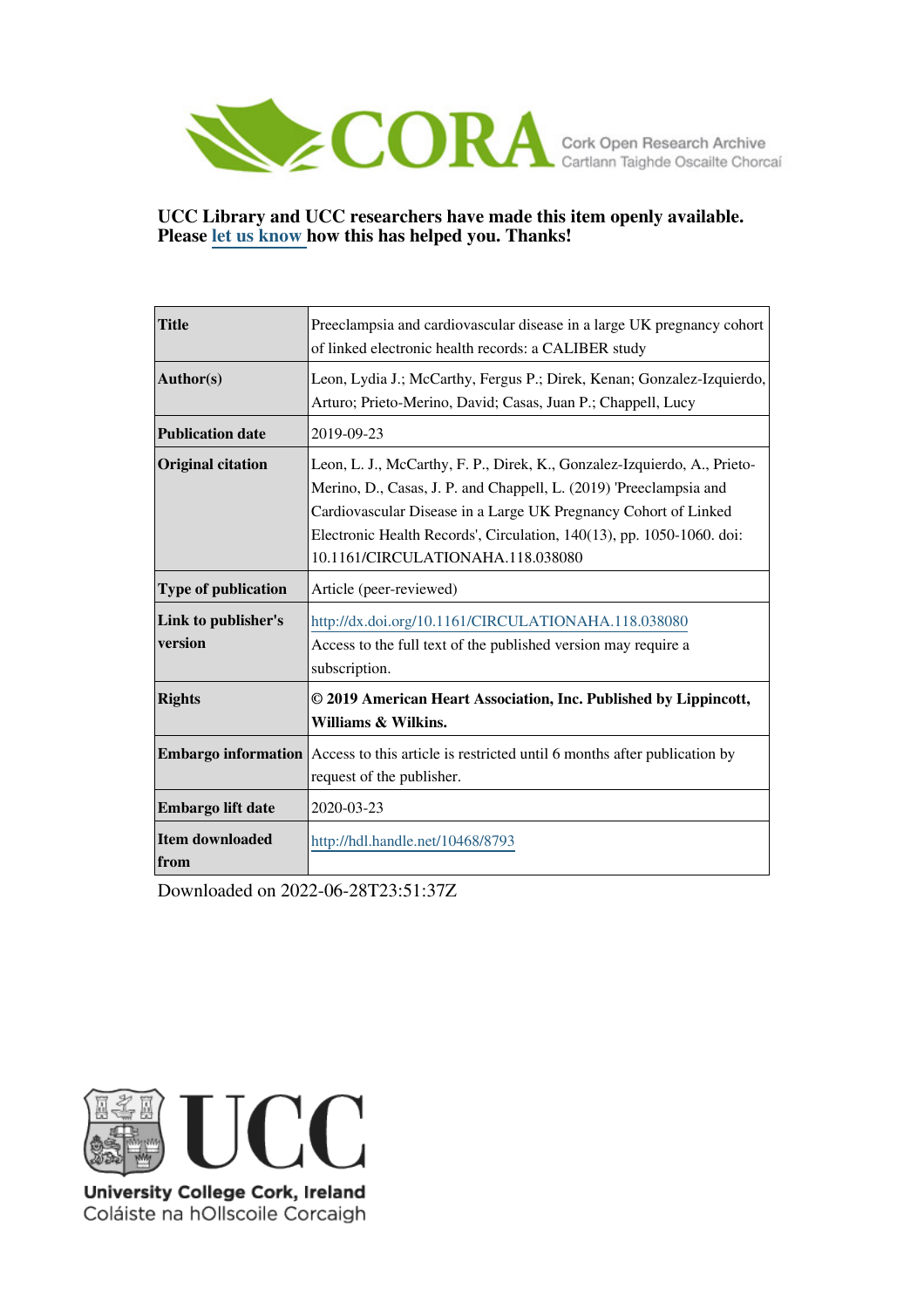Preeclampsia and cardiovascular disease in a large UK pregnancy cohort of linked electronic health records: a CALIBER study

Leon, Preeclampsia and cardiovascular disease

Lydia J Leon<sup>1,2</sup>, PhD<sup>#</sup>; Fergus P McCarthy<sup>1,3</sup>, PhD<sup>#</sup>; Kenan Direk<sup>2</sup>, PhD; Arturo Gonzalez-Izquierdo<sup>2</sup>, PhD; David Prieto-Merino<sup>2,4</sup>, PhD; Juan P Casas<sup>5</sup>, PhD<sup>\*</sup>; Lucy Chappell<sup>1</sup>, PhD<sup>\*</sup>

1. Department of Women and Children's Health, King's College London, London, UK.

2. Institute of Health Informatics, University College London, London, UK.

3. The Irish Centre for Fetal and Neonatal Translational Research, University College Cork, Cork University Maternity Hospital, Cork, Ireland.

4. Applied Statistical Methods in Medical Research Group, Universidad Catolica San Antonio de Murcia, Murcia, Spain

5. Massachusetts Veterans Epidemiology Research and Information Center (MAVERIC), VA Boston Healthcare, MA, USA.

# These authors contributed jointly and are joint first authors

\*These authors contributed jointly and are joint senior authors

Corresponding author: Dr Fergus McCarthy, The Irish Centre for Fetal and Neonatal Translational Research, University College Cork, Cork University Maternity Hospital, Wilton, Cork, Ireland. Email[; Fergus.mccarthy@ucc.ie](mailto:Fergus.mccarthy@ucc.ie) Tel: +353 212920609 Fax: +353 212920609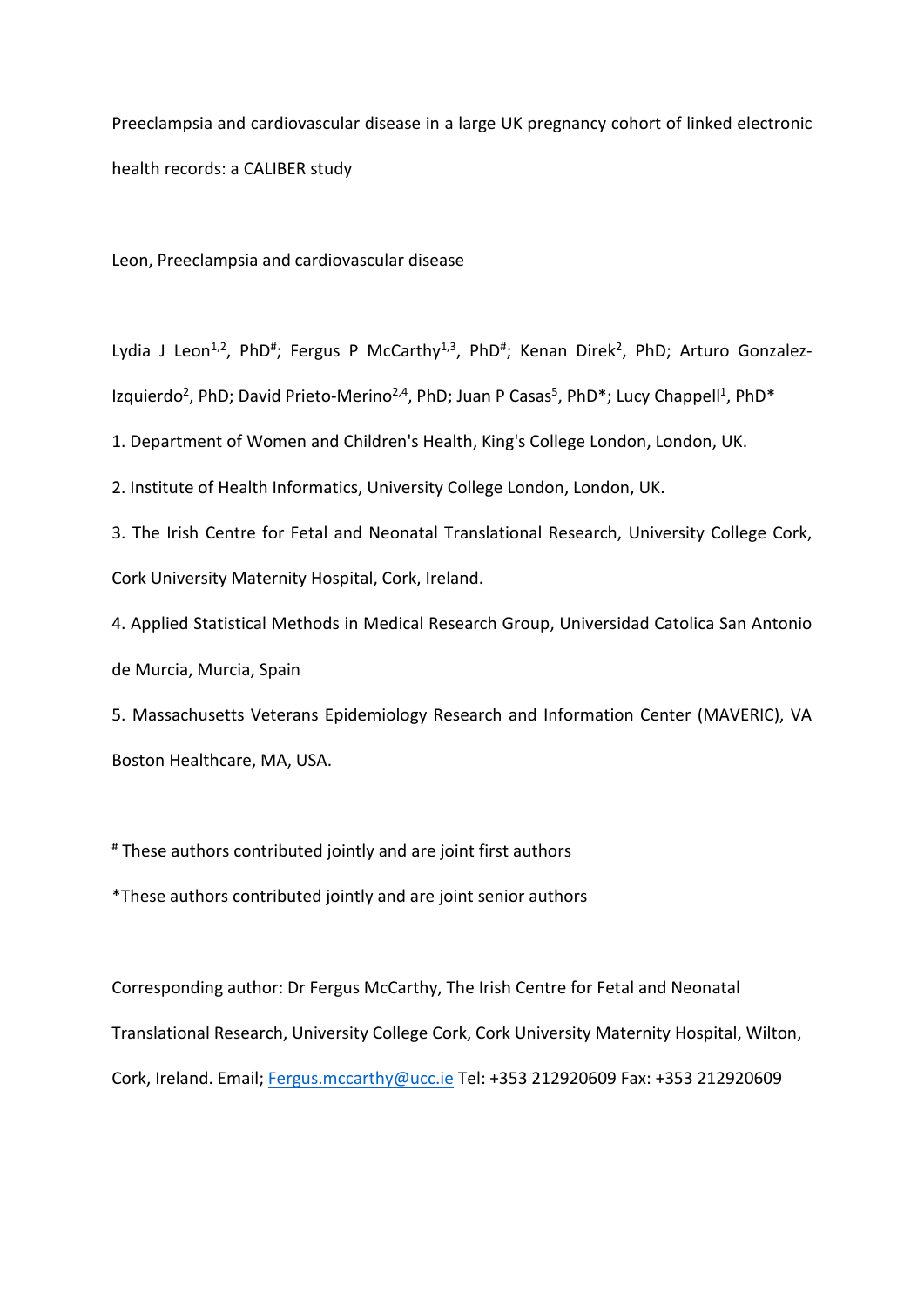### **ABSTRACT**

## **Background**

The associations between pregnancy hypertensive disorders and common cardiovascular disorders have not been investigated at scale in a contemporaneous population. We aimed to investigate the association between preeclampsia, hypertensive disorders of pregnancy and subsequent diagnosis of 12 different cardiovascular disorders.

## Methods

We used linked electronic health records from 1997 to 2016 to recreate a UK populationbased cohort of 1.3 million women, mean age at delivery 28 years, with nearly 1.9 million completed pregnancies. We used multivariable Cox models to determine the associations between hypertensive disorders of pregnancy (HDP), and preeclampsia alone (term and preterm), with 12 cardiovascular disordersin addition to chronic hypertension. We estimated the cumulative incidence of a composite endpoint of any cardiovascular disorder according to preeclampsia exposure.

#### Results

During the 20 year study period, 18,624 incident cardiovascular disorders were observed, 65% of which had occurred in women under 40 years. Compared to women without hypertension in pregnancy, women who had one or more pregnancies affected by preeclampsia had a hazard ratio (HR) of 1.9 (95%CI 1.53-2.35) for any stroke, 1.67 (1.54-1.81) for cardiac atherosclerotic events, 1.82 (1.34-2.46) for peripheral events, 2.13 (1.64-2.76) for heart failure, 1.73 (1.38-2.16) for atrial fibrillation, 2.12 (1.49-2.99) for cardiovascular deaths and 4.47 (4.32-4.62) for chronic hypertension. Differences in cumulative incidence curves,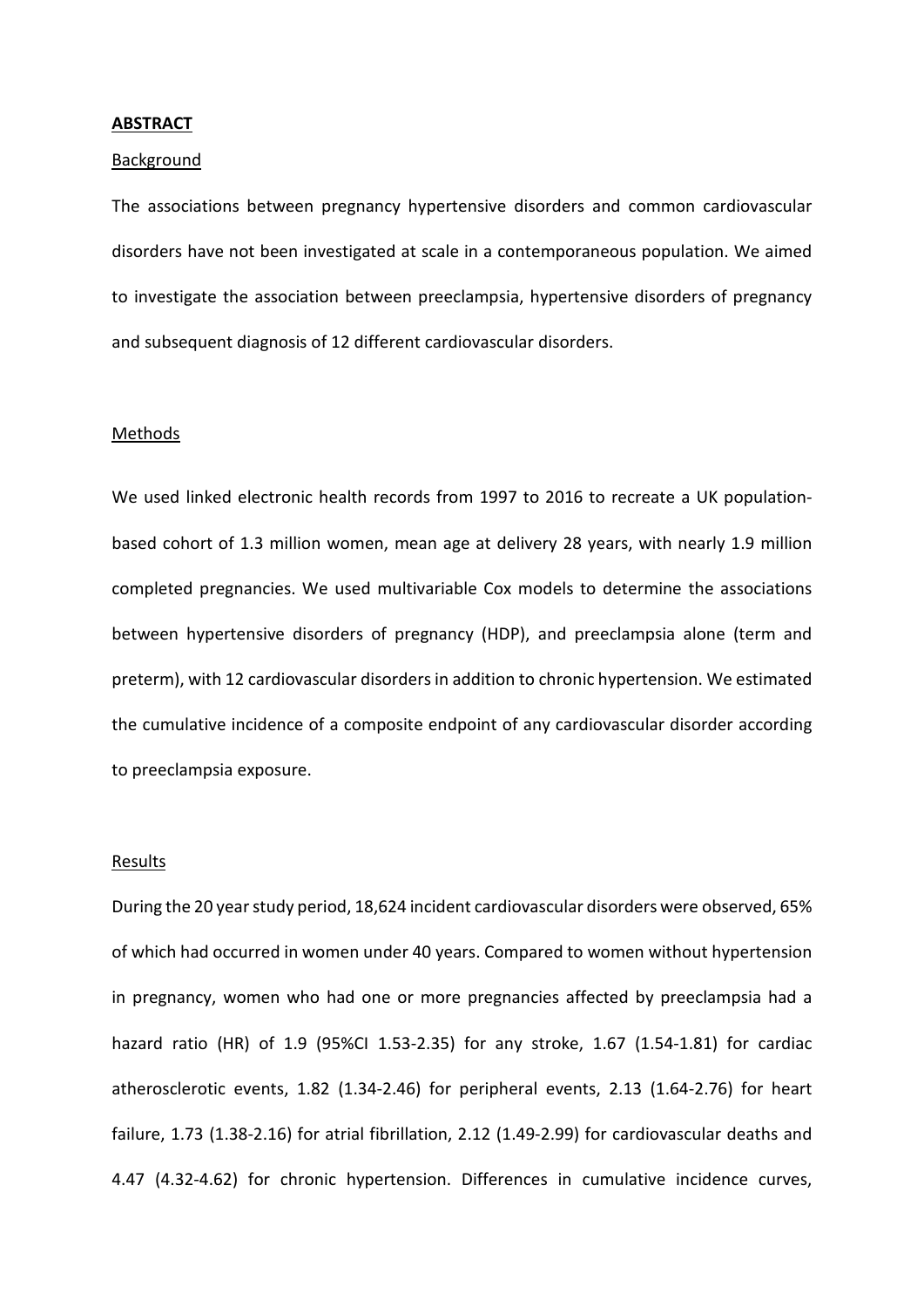according to preeclampsia status, were apparent within one year of the first index pregnancy. Similar patterns of association were observed for HDP, whilst preterm preeclampsia conferred slightly further elevated risks.

## **Conclusions**

Hypertensive disorders of pregnancy, including preeclampsia, have a similar pattern of increased risk across all 12 cardiovascular disorders and chronic hypertension, and the impact was evident soon after pregnancy. HDP should be considered as a natural screening tool for cardiovascular events, enabling cardiovascular risk prevention through national initiatives.

### Keywords

Preeclampsia, hypertensive disorders of pregnancy, pregnancy, cardiovascular disease, hypertension.

## Non-standard Abbreviations and Acronyms

CALIBER; Cardiovascular research using Linked Bespoke studies and Electronic health Records

HDP; hypertensive disorders of pregnancy

EHR; electronic health records

CPRD; Clinical Practice Research Datalink

HES; Hospital Episodes Statistics

ONS; Office for National Statistics

NOS; not otherwise specified

HR; Hazard ratios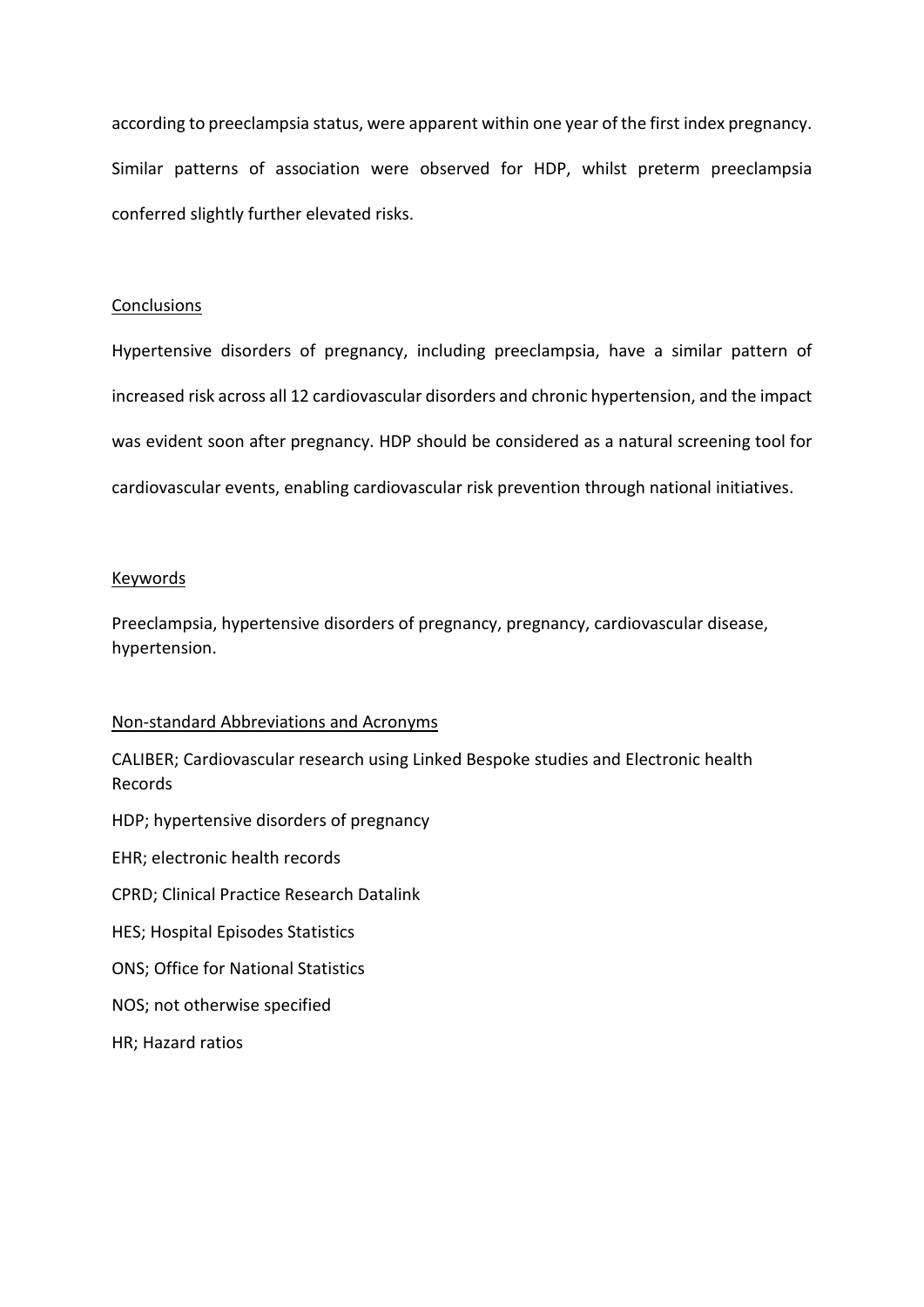# **CLINICAL PERSPECTIVE**

## What is new?

- Compared to women without preeclampsia, women who had one or more pregnancies affected by preeclampsia had elevated hazard ratios for any stroke, for cardiac atherosclerotic events, for peripheral events, heart failure, atrial fibrillation and cardiovascular deaths.
- Differences in cumulative incidence curves, according to preeclampsia status, were apparent within one year of the first index pregnancy.
- Similar patterns of association were observed for hypertensive disorders of pregnancy, whilst preterm preeclampsia conferred further elevated risks.

What are clinical implications?

- Women with any hypertensive disorders of pregnancy, in particular preterm preeclampsia, are at increased risk of all cardiovascular disorders.
- The age for cardiovascular screening may need to be reduced for women with a history of hypertensive disorders of pregnancy.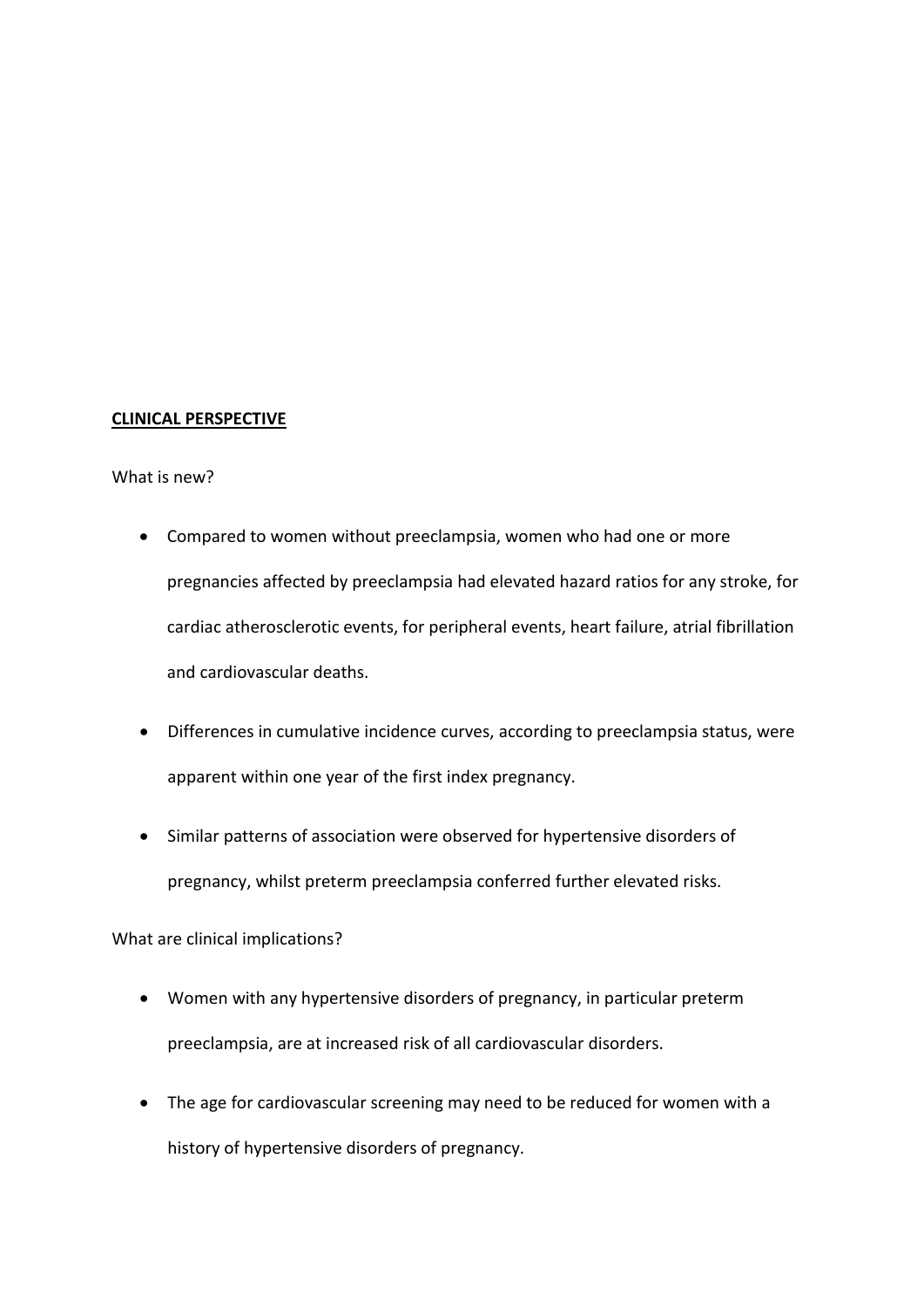• Hypertensive disorders of pregnancy should be considered as a natural screening tool for premature cardiovascular events, enabling cardiovascular risk prevention through national initiatives.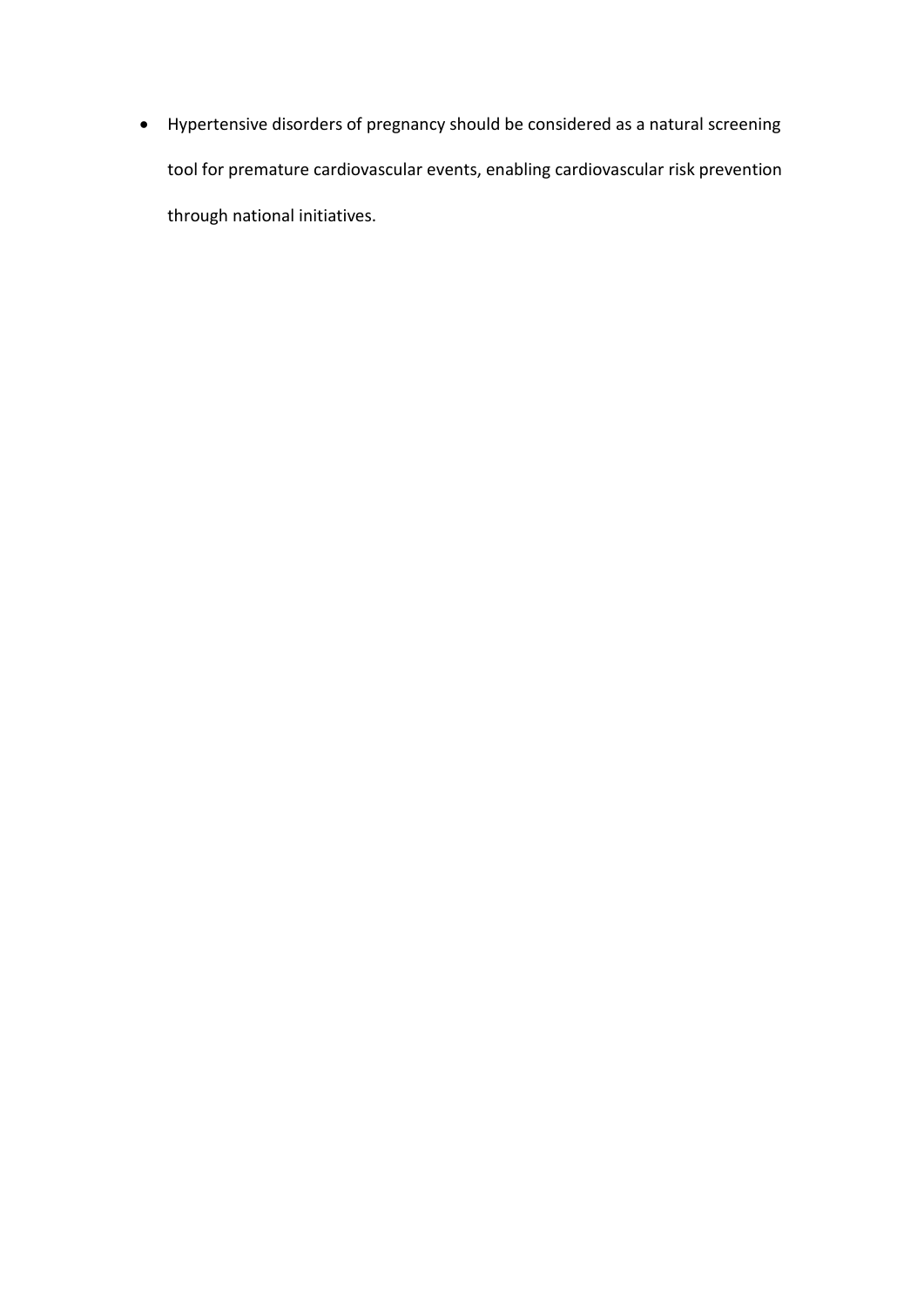### **INTRODUCTION**

Preeclampsia affects 2-8% of pregnancies worldwide manifesting as hypertension and proteinuria in the second half of pregnancy.<sup>1</sup> Globally, preeclampsia is responsible for around 14% of maternal deaths<sup>2</sup> and is a major cause of perinatal morbidity and mortality.

Two decades of research have documented an association between preeclampsia, and major cardiovascular disorders in later life.<sup>3-8</sup> However, there are several limitations with the current evidence that prevent its translation into clinical care. Firstly, most research to date has focused on the use of composite end-points such as ischemic heart disease and cerebrovascular disorders, which include a heterogenous group of disorders with diverse aetiologies and clinical management. Secondly, over the past two decades the pattern of initial presentation of cardiovascular disorders has changed substantially in high-income countries such as the UK, with most of the events being neither myocardial infarction nor ischemic stroke.<sup>9</sup> Thirdly, only a minority of studies<sup>4, 10, 11</sup> have been able to adjust for postpregnancy cardiovascular risk factors, such as hypertension, limiting their ability to examine potential mediating factors underlying this association.

To resolve these uncertainties, we used linked electronic health records to create a largescale, contemporaneous pregnancy cohort of around 1.3 million participants over a twenty year period. We used this population-based cohort to investigate the association of preeclampsia, preterm preeclampsia, and other hypertensive disorders of pregnancy (HDP) with the 12 most common initial diagnoses of cardiovascular disorders in the UK, in addition to chronic hypertension. We also carried out exploratory analyses to investigate the extent to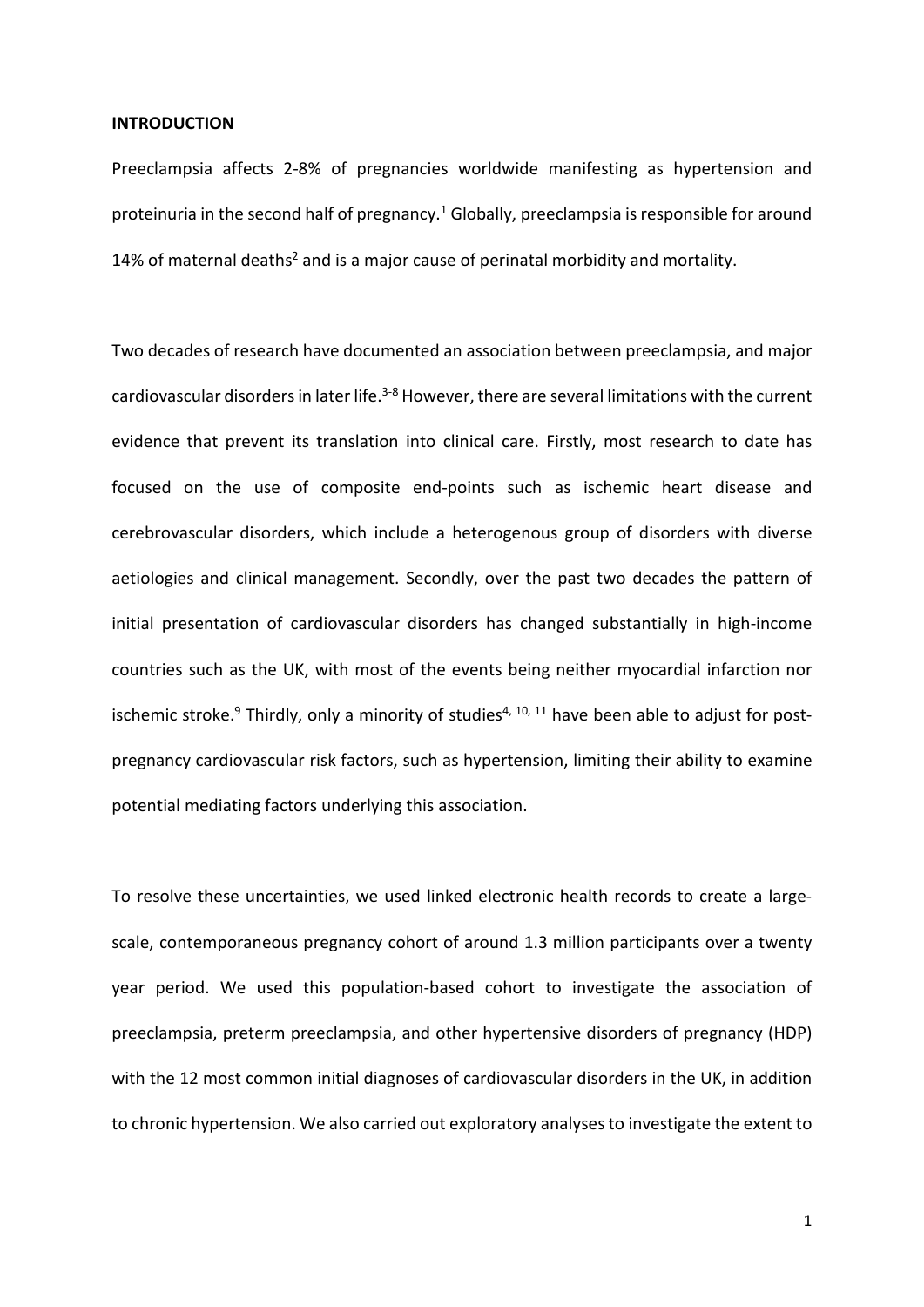which the preeclampsia/cardiovascular disease association was explained by post-pregnancy hypertension.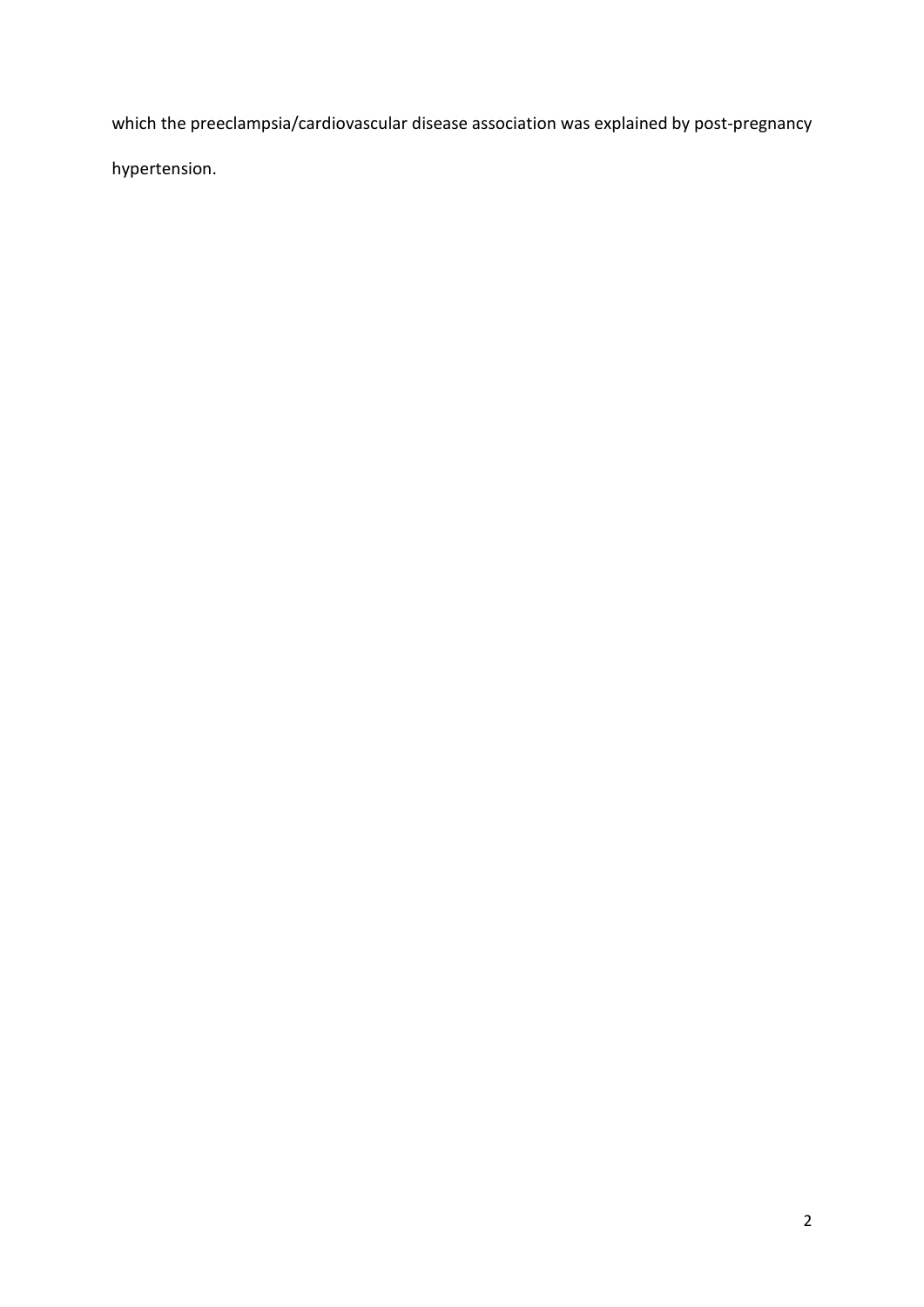### **METHODS**

## Study design and data sources

We recreated a longitudinal population-based cohort study using linked routine electronic health records (EHR). Women were selected from the Cardiovascular research using Linked Bespoke studies and Electronic health Records (CALIBER)<sup>12</sup> resource [\(https://www.caliberresearch.org/portal\)](https://www.caliberresearch.org/portal) which contains verified and reproducible health phenotypes for hundreds of variables, including the 12 cardiovascular phenotypes investigated as outcomes in this analysis. $^{12}$  CALIBER and its associated phenotype algorithms combine longitudinal data from the Clinical Practice Research Datalink (CPRD),<sup>13</sup> Hospital Episodes Statistics (HES),<sup>14</sup> and Office for National Statistics (ONS) cause-specific mortality records.<sup>15</sup> See supplementary methods for further details. The analytic methods are available to other researchers for purposes of reproducing the results or replicating the procedure (in the online-only Data Supplement). We are not authorized to share the data

### **Participants**

Participants were eligible for inclusion in the study if they were female, registered at any General Practitioner participating in the CPRD with 'up-to-standard' (UTS) data, and they had consented to linkage with HES and ONS.

Preeclampsia, the exposure of interest, is a syndrome of the latter half of pregnancy. Therefore, to avoid measurement error in the exposure, only non-preeclamptic pregnancies with a minimum length of 20 weeks' gestation were considered as the non-exposed group. The CPRD Pregnancy Register and HES Maternity File were used to identify women who had a completed pregnancy record.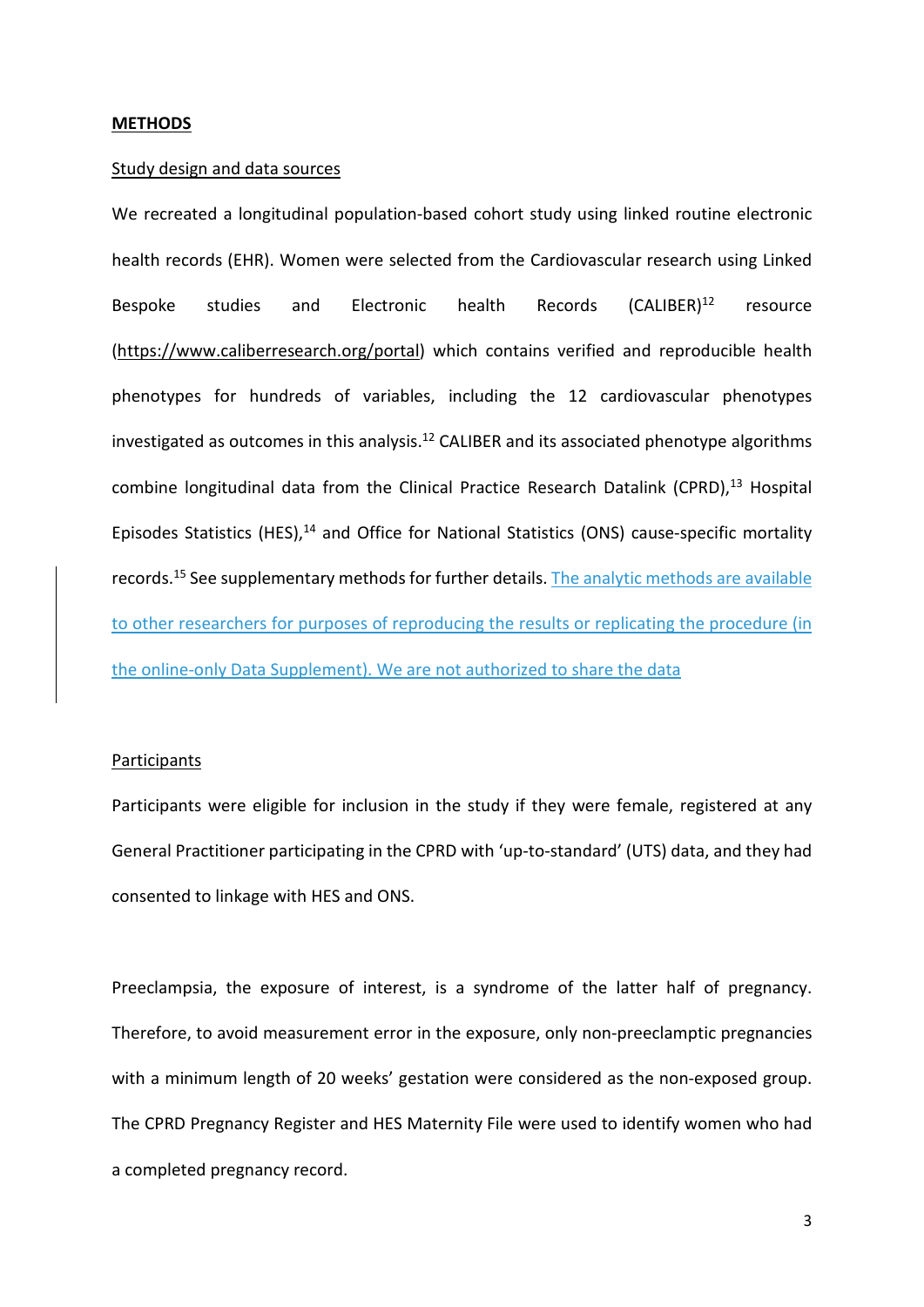### Identifying a completed pregnancy

For our study, records from the CPRD pregnancy register were retained if they were considered 'complete' (>20 weeks' gestation), occurred between 1 January 1997 and 31 December 2016 (study period), and were between 11 to 49 years old (inclusive) at each estimated pregnancy end date (Figure 1 for details). Linked records from the HES maternity file within the study period and age eligibility range were retained if they related to a completed pregnancy event in which the recorded gestational age at delivery, or the inferred gestational age was at least 20 weeks. See supplementary methods for details.

Records of completed pregnancies from the CPRD pregnancy register and HES maternity file were then merged into a final 'dataset of completed pregnancies'. Records from the same participant that overlapped and had a combined length of less than 385 days (55 weeks) were analyzed as the same pregnancy. Otherwise, they were treated as separate pregnancies. For HES records, pregnancy end dates were estimated using the episode start date and a variable containing the number of days between episode start and delivery. In instances without a delivery record, the latest episode end date for that pregnancy was considered the pregnancy end date. Where multiple records for the same pregnancy were identified, the duplicate with the latest end date was retained; where both CPRD and HES data from the same pregnancy were retained, HES end dates were considered more reliable. **Figure 1** outlines the data linkage process between primary and secondary care pregnancy datasets. Supplementary methods and Figure S1 outlines further handling of duplicate entries.

#### Exposure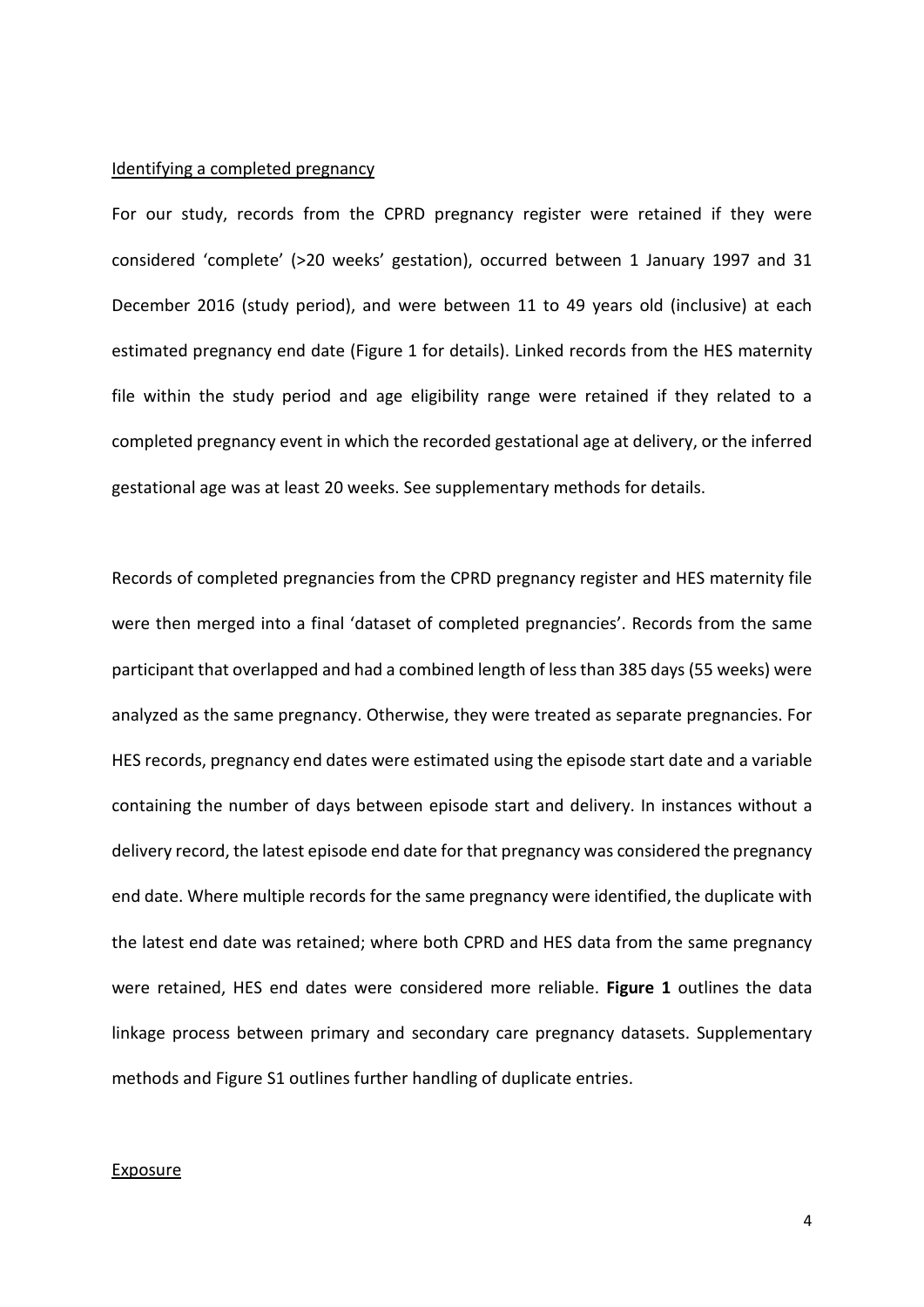Following identification of eligible completed pregnancy records, each pregnancy was then defined as either preeclamptic or non-preeclamptic using CPRD and HES records. A record of preeclampsia was defined according to the presence of a pre-specified list of Read or ICD10 Codes relating to preeclampsia diagnosis (see Table S1). If a preeclampsia code was recorded within 20 weeks either side of a pregnancy end date, this pregnancy was labelled as preeclamptic. Preterm preeclampsia was a preeclamptic pregnancy in combination with a pregnancy record that ended prior to 37 weeks' gestation and women with term preeclampsia were excluded from this analysis. Preterm preeclampsia with delivery before 37 weeks' gestation commonly represents a more severe and complicated form of preeclampsia than preeclampsia occurring at term. Furthermore, preterm preeclampsia has been shown to have a more significant adverse effect on cardiovascular function six months postpartum.<sup>16</sup> As a result both term and preterm preeclampsia were considered in the analysis.

In analyses with hypertensive disorders of pregnancy (HDP) as the exposure, the same approach of matching to pregnancy records was taken. The International Society for the Study of Hypertension in Pregnancy (ISSHP) have recently redefined preeclampsia, and proteinuria is now not mandatory for a diagnosis of preeclampsia. Rather, this is diagnosed by the presence of de novo hypertension after 20 weeks' gestation accompanied by proteinuria and/or evidence of maternal acute kidney injury, liver dysfunction, neurological features, hemolysis or thrombocytopenia, and/or fetal growth restriction.<sup>1</sup> In this study, a record of HDP was based on any one of the Read and/or ICD10 codes listed in Table S1 relating to a diagnosis in primary and/or secondary care of preeclampsia, gestational hypertension, superimposed preeclampsia, or pre-existing hypertension during pregnancy. When there was more than one pregnancy the woman remained unexposed unless she had a preeclamptic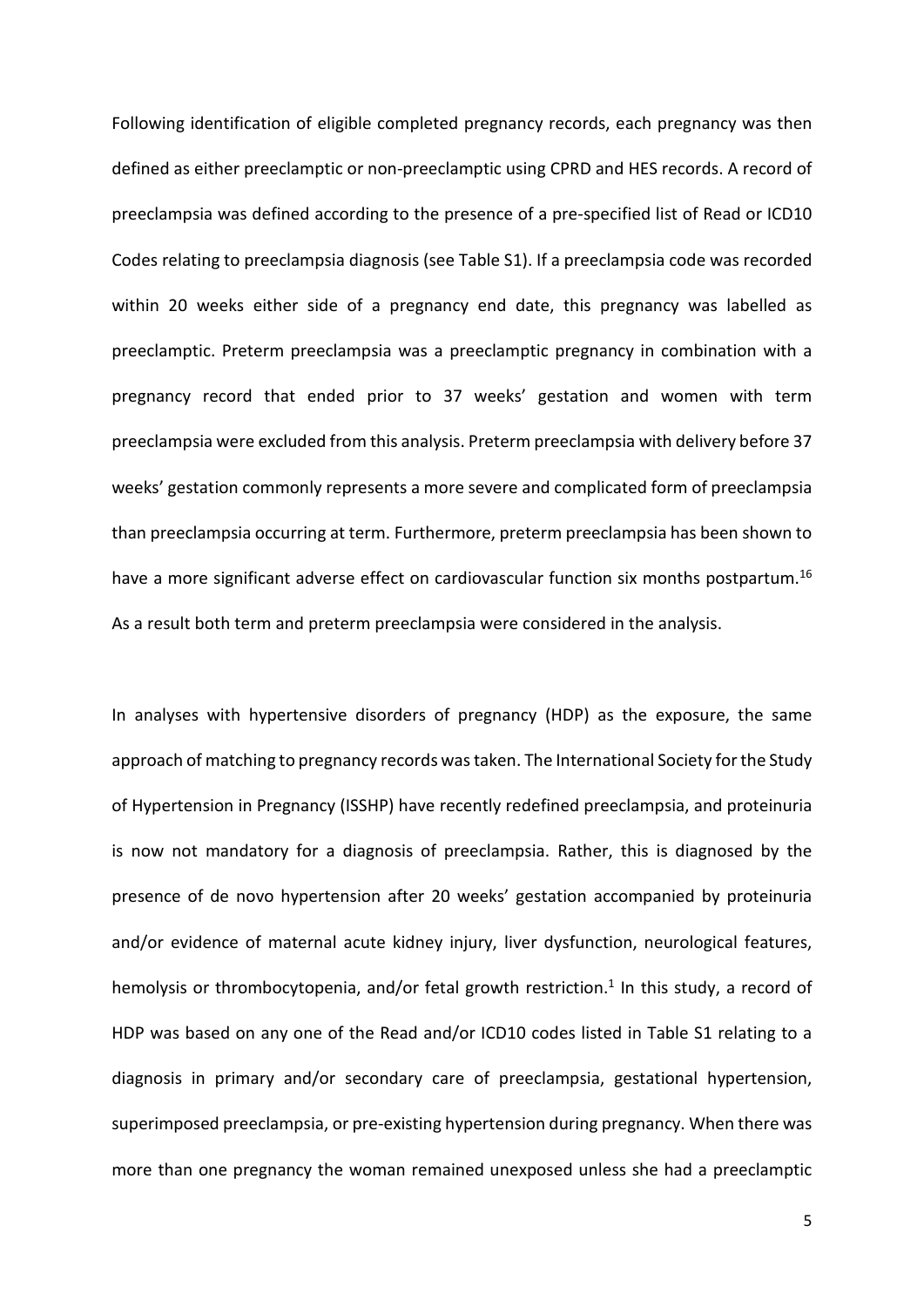event, at which point she became exposed and remained exposed for the rest of follow up (even if in subsequent pregnancies she did not suffer from preeclampsia). Time to event restarted after each successive pregnancy.

### **Endpoints**

The 12 cardiovascular disorders selected as outcomes were as follows: ischaemic stroke, intracerebral haemorrhage, subarachnoid haemorrhage, stroke not otherwise specified (NOS), myocardial infarction, stable angina, unstable angina, coronary heart disease NOS, peripheral arterial disease, abdominal aortic aneurysm, atrial fibrillation, and heart failure. These phenotypes were defined using all inferred or diagnosed cases of previously validated and replicable CALIBER EHR-algorithms (for details see https://www.caliberresearch.org/portal/ $)$ <sup>9, 12, 17-19</sup> In addition, for this analysis we created the end-point of cardiovascular death using ONS underlying cause of death data as recorded on death certificates. Any record of cause coded within the ICD10 'I' branch or the ICD9 39 to 45 branches was considered a cardiovascular death. Composite outcomes were created according to the following groupings: all stroke (ischaemic stroke, intracerebral haemorrhage, subarachnoid haemorrhage, stroke NOS), all peripheral disease (peripheral arterial disease, abdominal aortic aneurysm), cardiac atherosclerotic (myocardial infarction, stable angina, coronary heart disease NOS), other cardiovascular (heart failure, atrial fibrillation), and all cardiovascular (all 12 cardiovascular outcomes plus any record of cardiovascular mortality). Following peer review, chronic hypertension was added as an additional outcome. If a woman's first incident event in any of the single or composite endpoint analyses occurred within six weeks of a pregnancy end date this was excluded from the analysis. We judged these to be acute cardiovascular events related to pregnancy and of different aetiology to the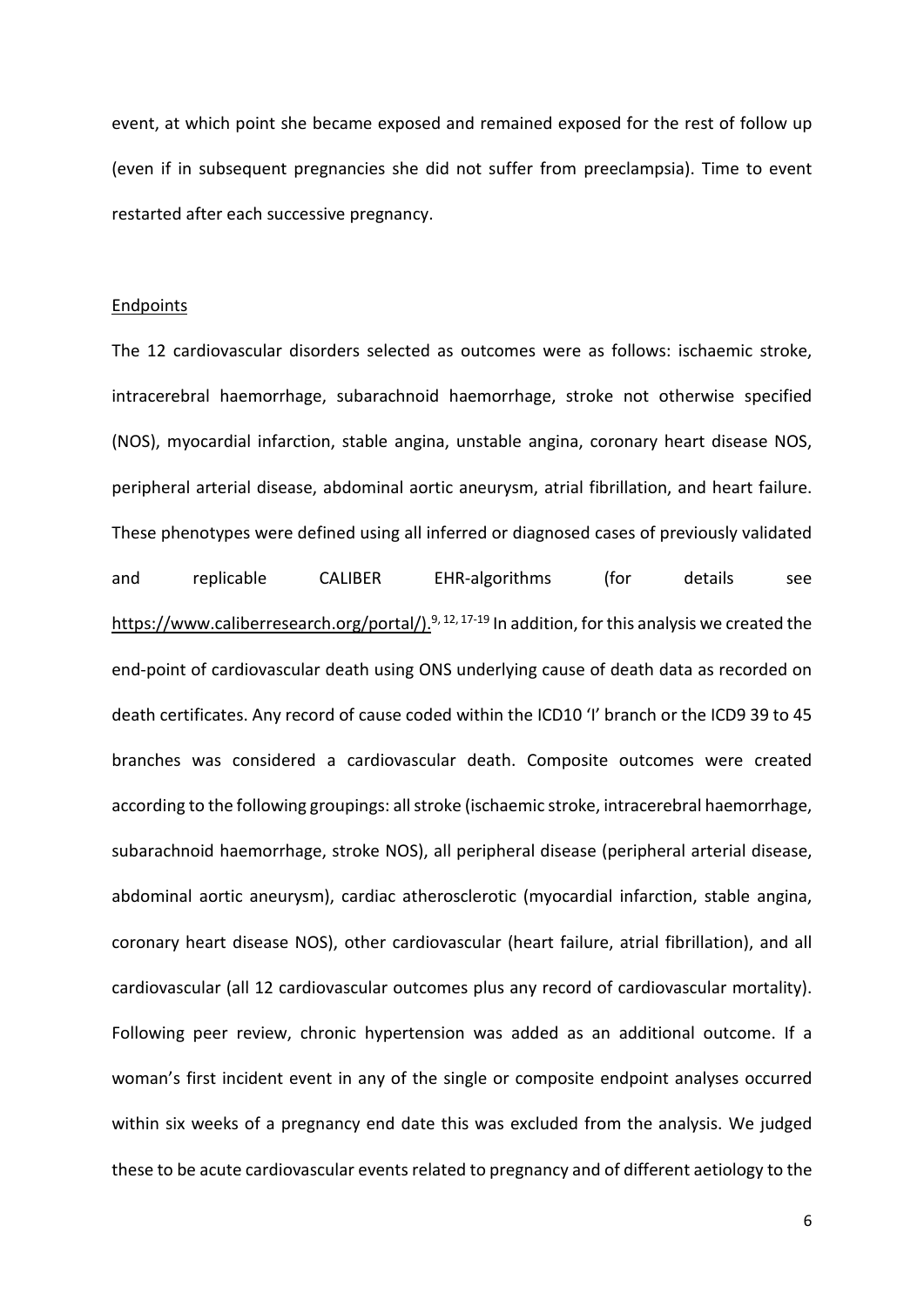ones of interest in this analysis. In each individual analysis, pregnancies occurring after any cardiovascular event of the relevant type were excluded.

Linked participant records were followed from the start of their first completed pregnancy record until the study end date (31 December 2016), ONS registered death, or initial presentation of the cardiovascular disorder under analysis, whichever was earliest.

## Statistical methods

Associations with each cardiovascular end-point were modelled independently and women could contribute to more than one incident event. Hazard ratios (HRs) were calculated using disease specific cox-proportional regressions with preeclampsia, HDP, or preterm preeclampsia as a time-varying exposure and time since end of each pregnancy to event/censoring as the timescale. The survival 2.41-3 package in R was used to calculate hazard ratios. The proportional hazards assumption was verified using statistical (global and per variable) and graphical diagnostics based on Schoenfeld residuals. The results are presented as HR with 95% confidence intervals (CIs). The main adjusted model controlled for maternal ethnicity,<sup>20</sup> maternal pre-pregnancy hypertension (prior to first pregnancy), maternal pre-pregnancy diabetes (prior to first pregnancy), index of multiple deprivation (IMD),<sup>21</sup> pregnancy number, and maternal age. The last two variables were included as timevarying confounders. To address the issue of correlation between pregnancies within a single woman we calculated robust standard errors for the adjusted analyses using a cluster term with patient ID within the Cox model.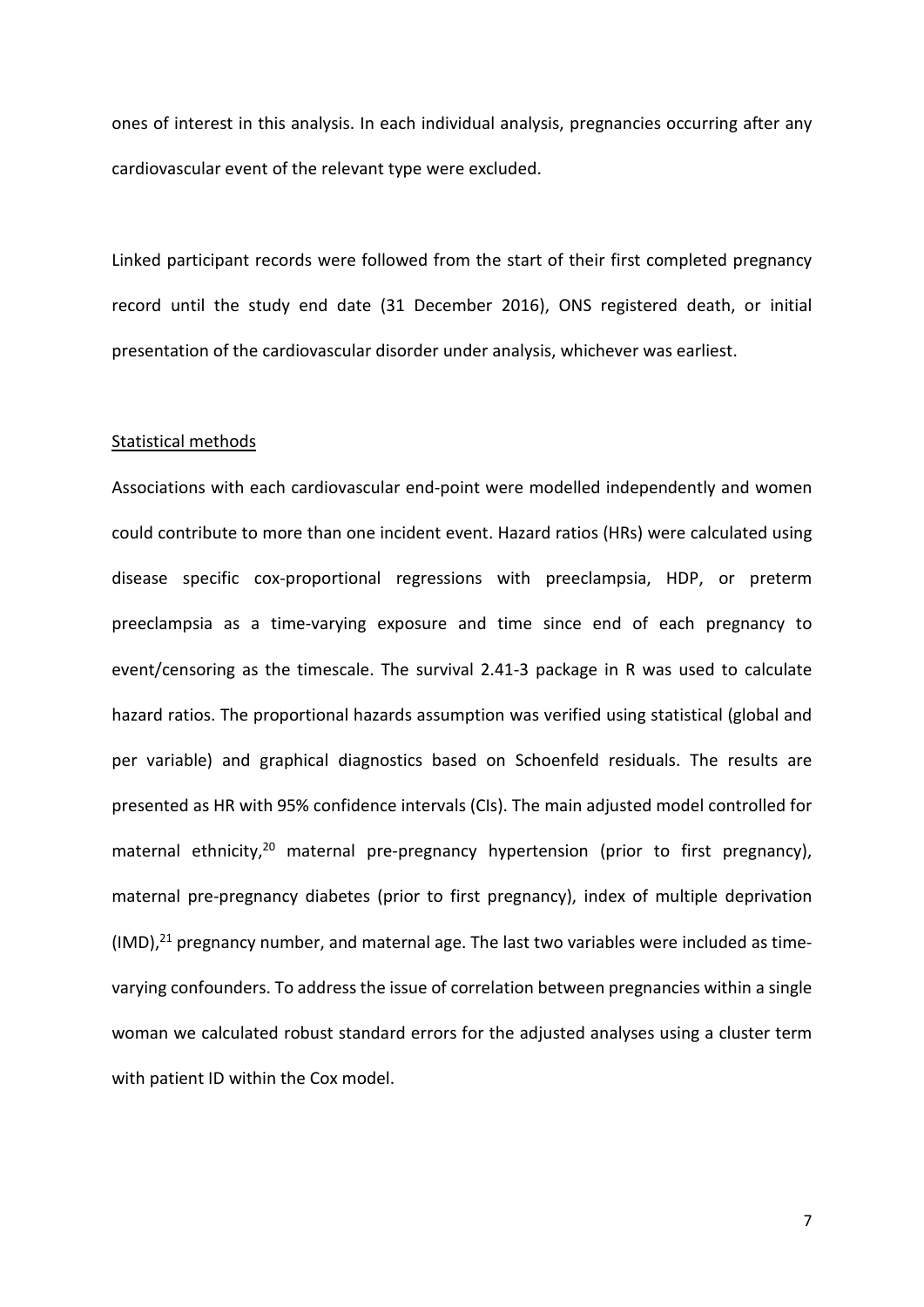In the Cox models, the exposures (preeclampsia, preterm preeclampsia, and HDP) were treated as time-varying, in which women who had more than one pregnancy during followup could contribute time to both unexposed and exposed groups, prior to the occurrence of a cardiovascular event or censoring (see Figure S2 for schematic example of time-varying models). Once a woman had a record of preeclampsia or HDP she remained in that group for the rest of her follow-up, such that only two categories existed: no preeclampsia/HDP, or one or more preeclampsia/HDP. For descriptive analyses, phenotype validation, and cumulative incidence analyses only the woman's first recorded pregnancy and relevant preeclampsia exposure were considered, and any later pregnancy events were ignored.

The preeclampsia exposure phenotype was validated by comparison to a published systematic review of risk factors for preeclampsia.<sup>18</sup> Study design attributes of the present study and the comparator study can be found in Table S2 and Figure S3.

## Baseline variables and covariates

All baseline variables were compiled using the most recent measurement closest to 16 weeks' gestation of a woman's first recorded completed pregnancy. For body mass index (BMI), records prior to five years before first pregnancy start were excluded and for pre-pregnancy blood pressure readings used in phenotype validation, those prior to one year before first recorded pregnancy were also discarded. For full details on construction of all baseline variables see supplementary methods. Maternal age and pregnancy number (1 as first recorded completed pregnancy within study period) were included in models as time-varying covariates that were re-assessed with each pregnancy event.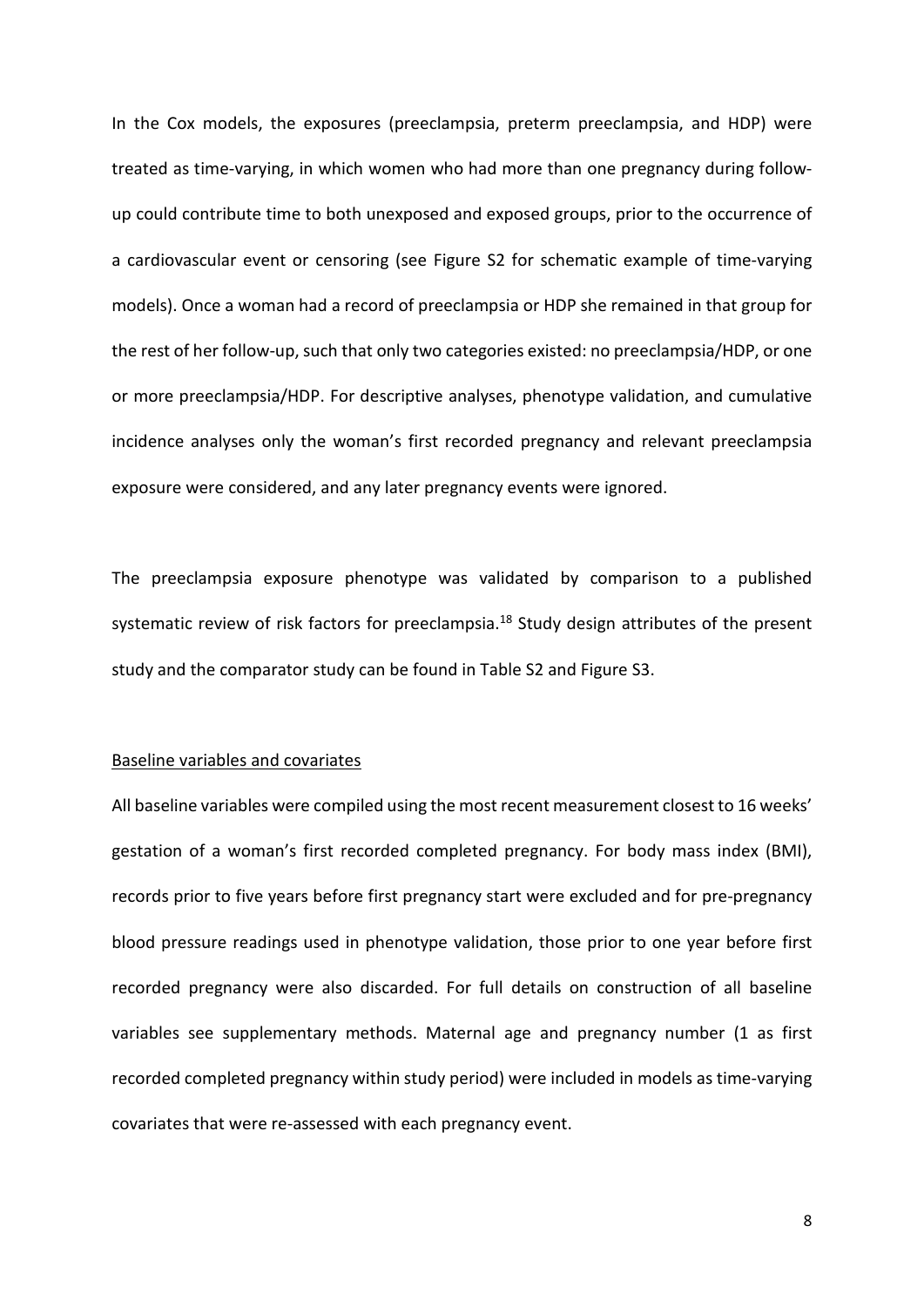An additional nested model was run to investigate the potential mediating associations of post-pregnancy hypertension on cardiovascular risk. Women with pre-pregnancy (inferred or diagnosed) hypertension (prior to first recorded pregnancy) were excluded from this model and an additional time-varying covariate for post-pregnancy hypertension diagnosis was added to the main adjusted cox-model. We quantified the percentage of excess risk (on an additive scale) explained by post-pregnancy hypertension by comparing this nested model to our main model using the formula ((HRModel-1-HRModel2)/(HRModel-1))x100. To evaluate the impact of pre-pregnancy BMI we ran a third nested model in a sub-sample with available data.

To increase comparability of our preeclampsia phenotype against the report of Bartsch et al.,<sup>22</sup> we calculated the unadjusted relative risks and 95% CIs using the R package epiR v0.9-79. Cumulative incidence comparisons were calculated using the etmCIF function in the R package etm v0.6-2, which uses a survival model in which time from end of first pregnancy to first appearance of any of our 12 cardiovascular events or cardiovascular death was used as the time-scale. All statistical and graphical analyses were carried out in R version 3.4.3.

### Data access and analysis

The study was approved by the Independent Scientific Advisory Committee for the Medicines and Healthcare Products Regulatory Agency (protocol number 16\_280R). The funders had no role in the study design, data collection, data analysis, data interpretation, or writing of the report. The first author had full access to all the data in the study and all authors had final responsibility for the decision to submit the manuscript for publication.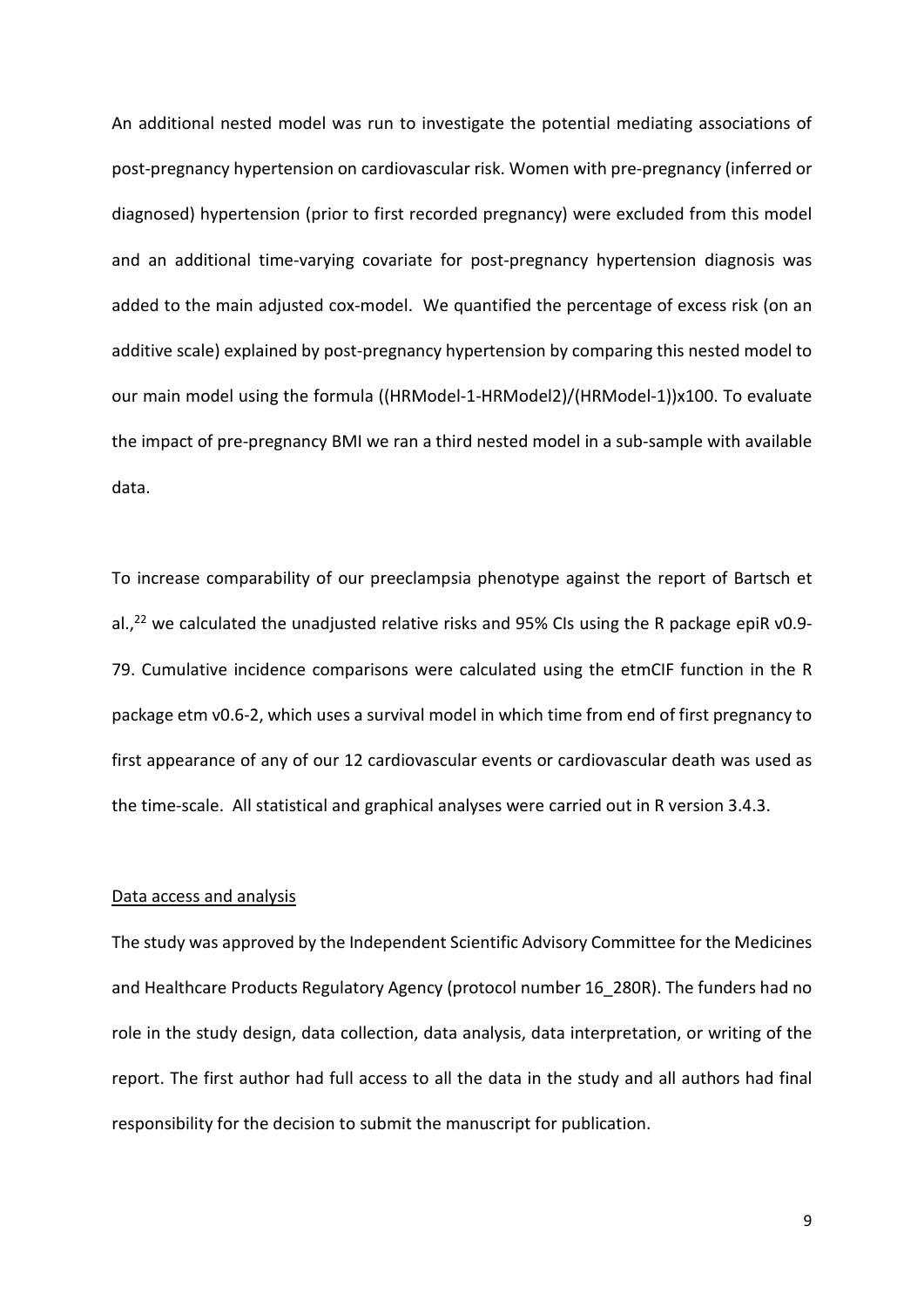### **RESULTS**

#### **Participants**

The study cohort included 1,899,150 unique pregnancies from 1,303,365 women (Figure 1). A total of 434,955 (33.37%) women had more than one pregnancy during the follow-up period. A total of 31,478 (2.42%) women had 33,344 preeclamptic pregnancies, of which 25,554 (76.64%) occurred in the first pregnancy, 5,811 (17.43%) in the second, and 1,979 (5.93%) in the third or later pregnancy.

Our EHR-derived preeclampsia phenotype reproduced a very similar pattern of association between 10 pre-pregnancy risk factors and preeclampsia, to those reported in a recently published systematic review (Figure S3).<sup>23</sup> We also reproduced the well-known association between pre-pregnancy blood pressure levels and preeclampsia risk (Figure 2), extending this to show a log-linear relationship across the full spectrum of measurements, without evidence of a threshold effect.

Distribution of maternal characteristics by preeclampsia status for each participant's first recorded completed pregnancy are shown in Table 1. As expected, women who had preeclampsia were more likely to be nulliparous, diabetic, hypertensive, and overweight or obese, and less likely to be smokers (all P-values <0.001). Pregnancies affected by preeclampsia were more likely to be delivered preterm (compared to those without) and had a lower mean infant birthweight (both P-values  $\langle 2.2x10^{-16} \rangle$ .

## Outcome data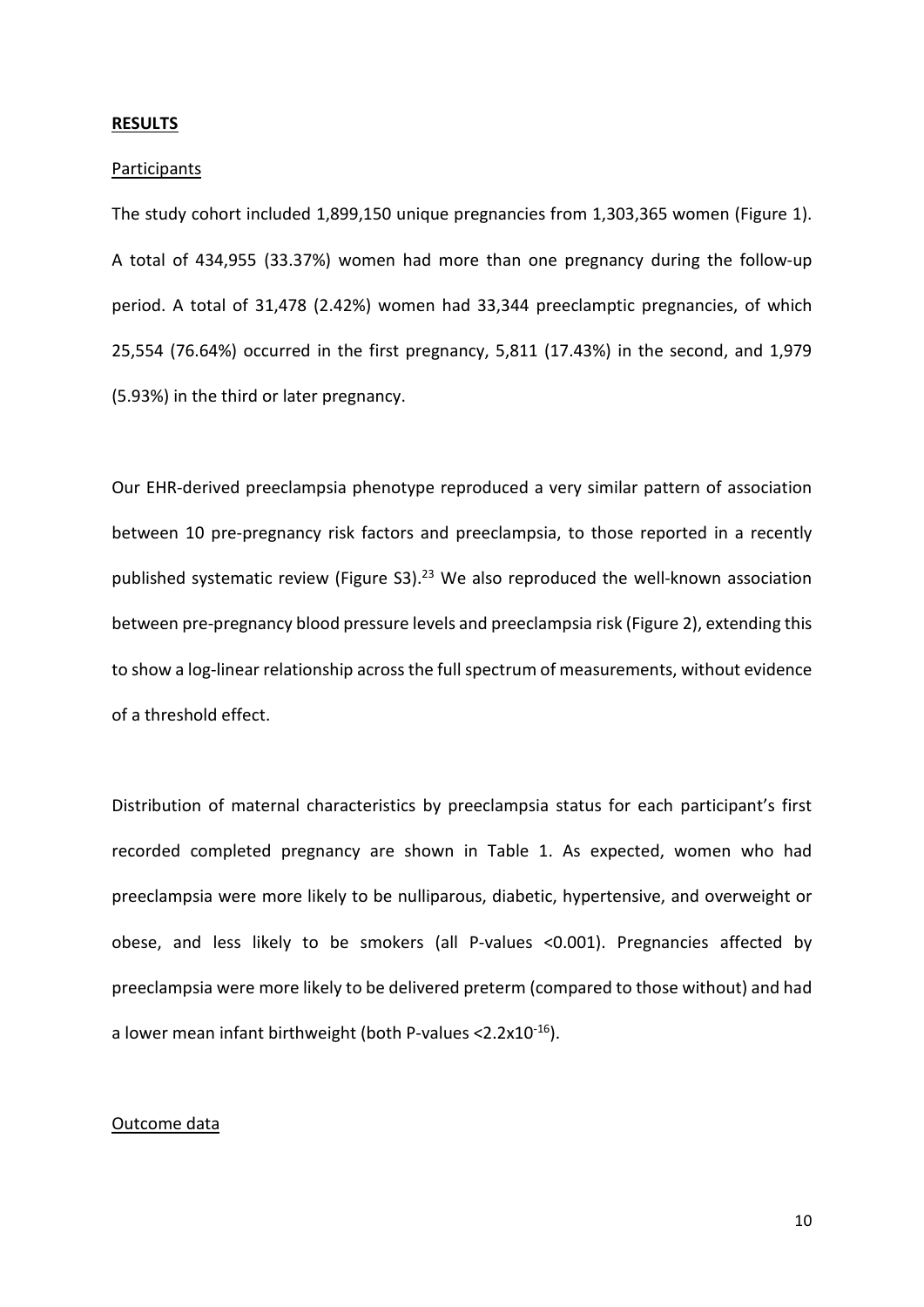After a median follow-up of 9.25 (interquartile range=5.53-13.78) years, 18,624 first incident, and 21,798 total cardiovascular events of any type were recorded. In our cohort 12,129 (65.12%) of these 18,624 first events occurred in women below 40 (age at event density distribution is reported for any cardiovascular outcome in Figure S4)). Although in absolute numbers women with preeclampsia had fewer cardiovascular events than those without preeclampsia (861 v 17,763), in relative terms, the proportion in the preeclamptic group was approximately double that in the non-preeclamptic group (2.77% v 1.40%).

Hazard ratios from multivariable time-dependent Cox models describing the association between preeclampsia and each cardiovascular disorder are shown in the upper panel of Figure 3. Women exposed to preeclampsia had a higher hazard ratio than those without a preeclamptic pregnancy, for all 12 cardiovascular events, cardiovascular mortality and chronic hypertension, except for intracerebral haemorrhage and abdominal aortic aneurysm. Overall, having at least one preeclamptic event increased a woman's hazard of first incidence of any subsequent cardiovascular event by 1.69 (95% CI=1.57-1.81), and this strength of association was broadly consistent across major categories and single end-points. When the same analyses were repeated with HDP as the exposure of interest, a very similar pattern of association was observed, whilst with preterm preeclampsia the point estimates were generally higher but showed greater uncertainty (mid and bottom panel, Figure 3). Across all categories of hypertensive disorders of pregnancy, we observed an elevated adjusted hazard for chronic hypertension, the highest being in those pregnancies affected by preterm preeclampsia (HR 5.65 (95% CI 5.10-6.26)). Adjusted and unadjusted results (HR, 95% CIs and P values) are shown in Table S5, S6 and S7.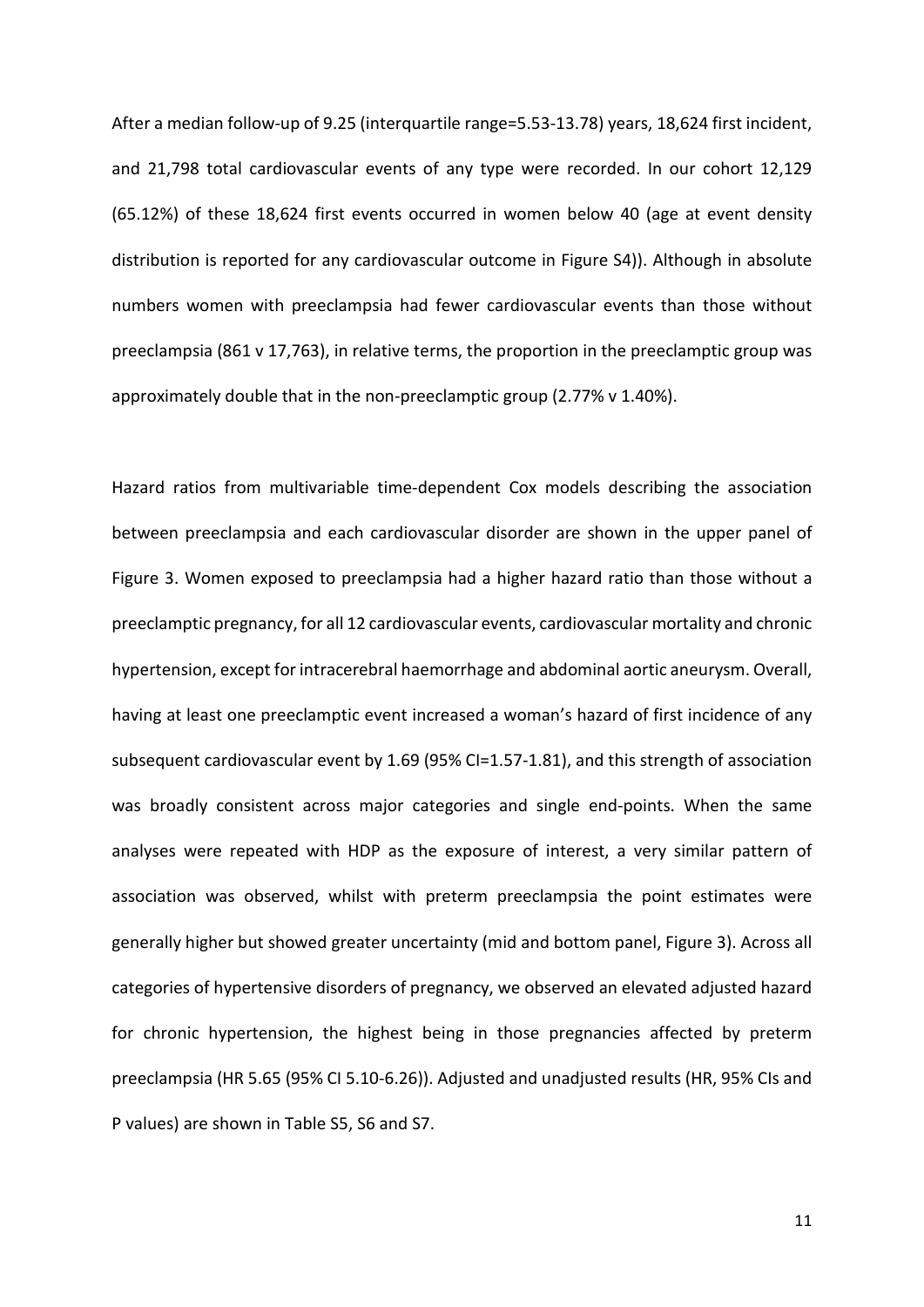Adjustment for diagnosis of hypertension following end of pregnancy and preceding a first cardiovascular event, attenuated the associations between preeclampsia and cardiovascular events. Adjusted HR for all stroke was 1.68 (1.30-2.18), cardiac atherosclerotic was 1.45 (1.32- 1.59), other cardiovascular disease was 1.43 (1.15-1.76), all peripheral disease was 1.60 (1.12- 2.29), and for all cardiovascular events combined was 1.45 (1.34-1.57). Similar results were observed for HDP, and again tended to be higher but also attenuated with preterm preeclampsia (see Table S3). After we added post-pregnancy hypertension into the originally adjusted model to estimate its potentially mediating effect, we observed a 34.78% reduction in the point estimate of the HR for any CVD event. Of the 861 women who had a preeclampsia event prior to their first incident cardiovascular event, only 184 (21.37%) also had a preexisting diagnosis of hypertension.

In a sub-sample of participants (N=375,009) with available data on pre-pregnancy BMI in addition to all previously used confounders, HRs showed the same increase in risk but were attenuated between 15.94% and 66.67% for all composite outcomes and exposures. Given the significant reduction in number of events there was also a substantial loss in precision of these estimates (see Table S4 for comparisons).

Figure 4 shows the cumulative incidence of any cardiovascular event according to preeclampsia status, using time since first pregnancy as the timescale. Difference in cumulative incidence was evident as early as one year after the index pregnancy. By two years after first pregnancy, the cumulative incidence of any cardiovascular event in women with preeclampsia was double that of women without preeclampsia.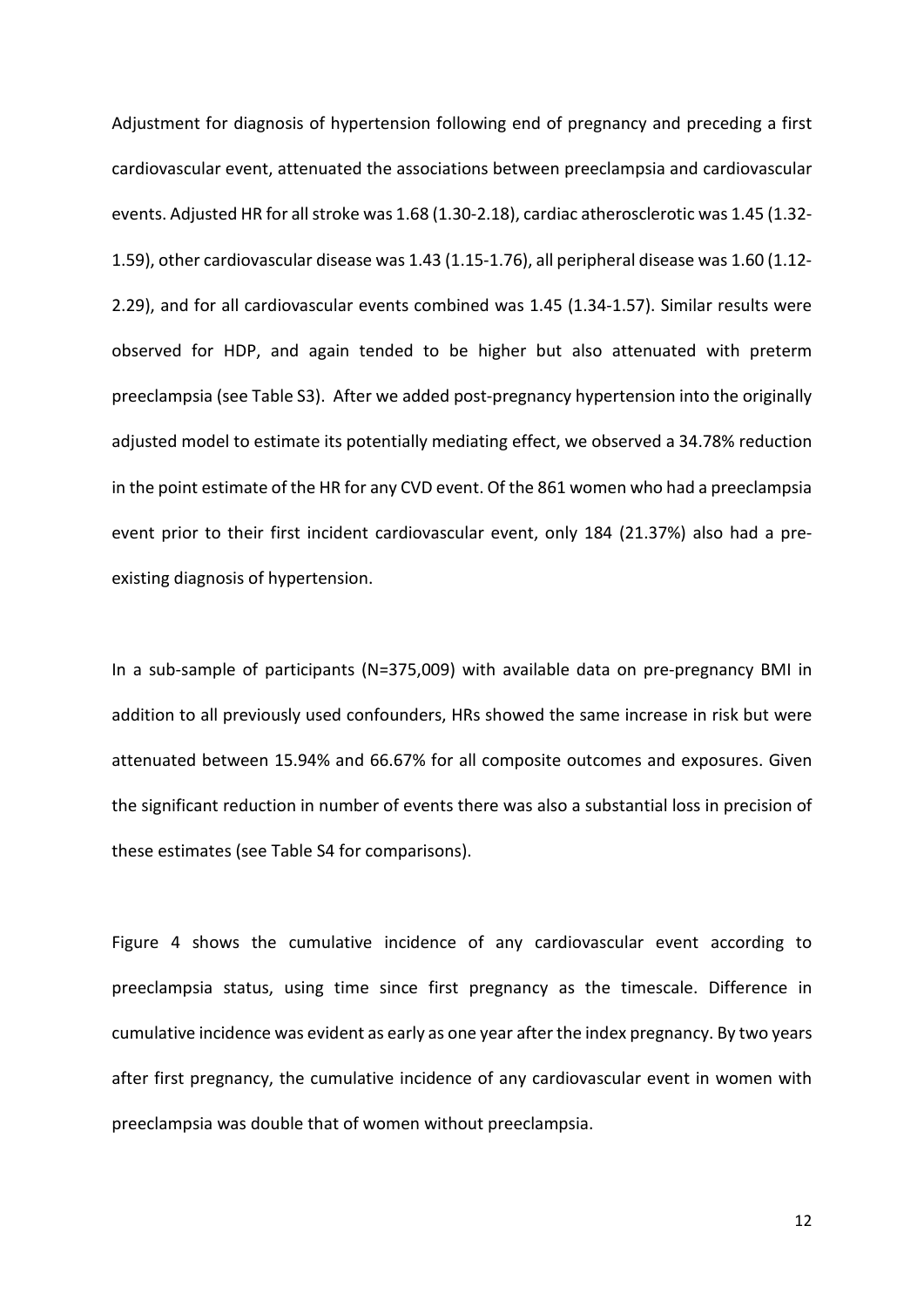### **DISCUSSION**

This is the largest contemporaneous population-based cohort study that systematically considers the association between hypertensive disorders of pregnancy and the incidence of 12 common cardiovascular phenotypes. We have shown that HDP, preeclampsia and preterm preeclampsia have a largely similar pattern of increased risk for all cardiovascular disorders. The impact is evident as early as one year after the index pregnancy.

In line with previous studies we found that preeclampsia and HDP almost double the risk of a subsequent cardiovascular event and preterm preeclampsia leads to an even larger inflated risk.<sup>4-8, 10, 11, 23-28</sup> We report for the first time the association between preeclampsia, HDP, and preterm preeclampsia with sub-types of stroke, peripheral vascular disease, and atrial fibrillation, and we improve the resolution for others (heart failure, stable angina), in which prior evidence was limited.<sup>4-8, 10, 11, 23-28</sup> Secondly, the magnitude of the associations of preeclampsia with specific cardiovascular disorders was homogenous, with a similar pattern observed for HDP and a slightly further raised risk for preterm preeclampsia. Thirdly, the differences in cumulative incidence for cardiovascular events appear as early as one year post-partum. These novel findings suggest that a diagnosis of HDP (which is more common than preeclampsia; 7.41% of women had at least one diagnosis of HDP in our study versus 2.42% for preeclampsia only) can be used as an "opportunistic screening tool" to identify women at higher risk of cardiovascular events.

The fact that the magnitude of the association of HDP with all 12 cardiovascular disorders was homogenous favours the use of HDP as a screening tool for total cardiovascular risk (i.e. all 12 cardiovascular disorders). This is an expansion of the available recommendations by clinical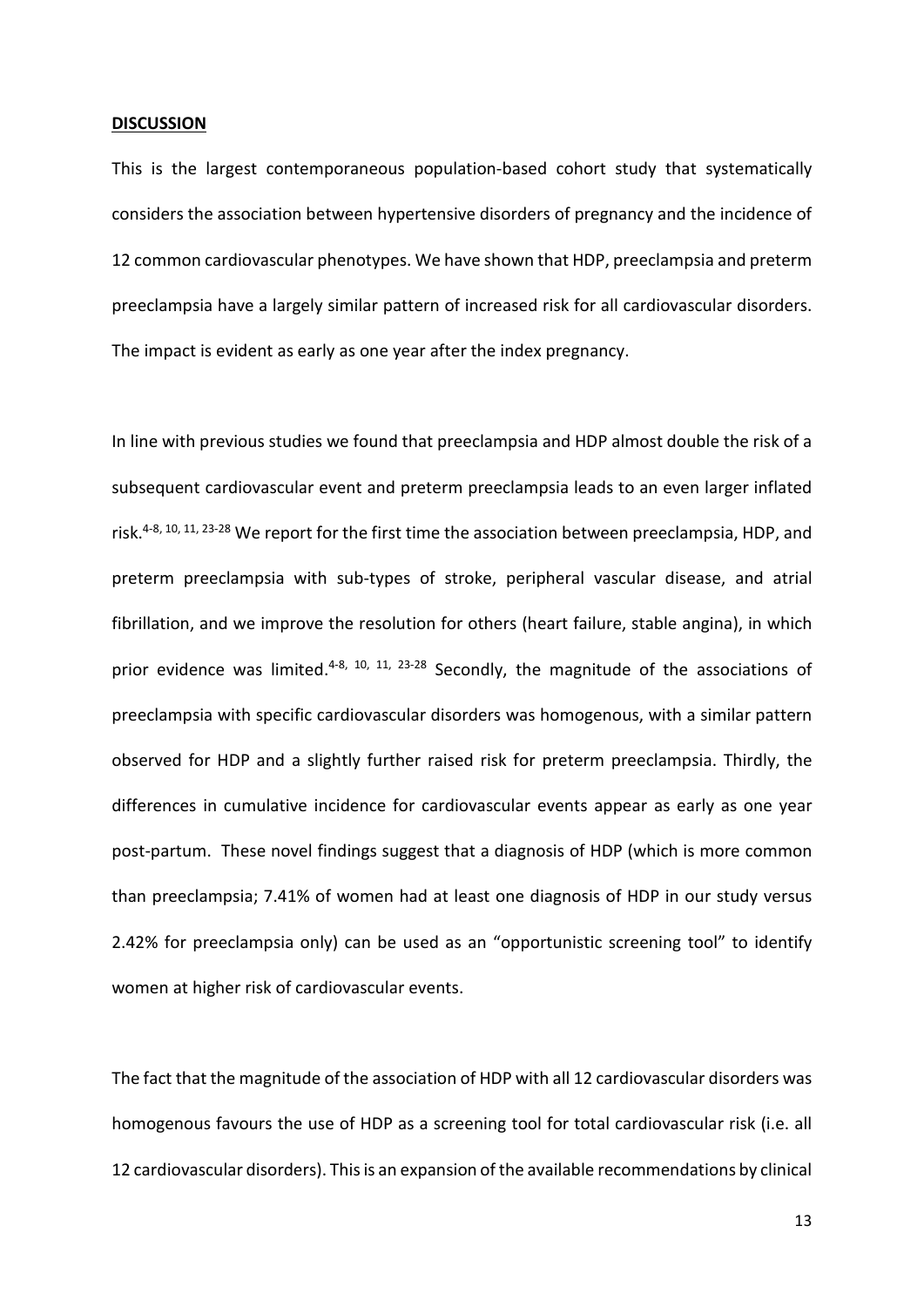guidelines, such as those from the American Heart Association (AHA)<sup>29</sup> and the European Society of Cardiology<sup>30</sup> that concentrate on preeclampsia as the screening tool, and coronary heart disease and stroke as the outcomes to prevent. Clinical guidelines, such as those produced by the AHA, have made excellent steps towards early post-pregnancy detection and control of cardiovascular risk factors such as hypertension.<sup>31, 32</sup> In our UK cohort, one in five of the 861 preeclamptic women who suffered a cardiovascular event had been diagnosed with hypertension, and this, together with early separation in the survival curves (1-year postpartum), highlights the need for active screening and control of cardiovascular risk factors in this selected group.

Our study has multiple strengths that secure the validity of our findings. Firstly, the incidence of preeclampsia in our cohort was 2.42%, not dissimilar to previous estimates.<sup>33</sup> Secondly, unlike most previous studies,<sup>3, 6-8, 10, 25-28</sup> we conducted an extensive validation of our EHR preeclampsia phenotype beyond simple comparisons of baseline risk-factors. Thirdly, the 12 cardiovascular phenotypes used as outcomes have all been previously validated and shown to be highly reproducible.<sup>9, 12, 17-19</sup>

The quality and comprehensiveness of the EHR resources used for our study allowed us to include time-dependent exposures and covariates in our Cox models, which is preferable to baseline only models. However, it is important to highlight some limitations. Firstly, the substantial level of missingness in the EHR records of pre-pregnancy BMI and smoking (>60%) limited the validity of using multiple imputation and therefore precluded their inclusion in the final models. Taken together with the observational nature of our analysis this introduces the potential for residual confounding to be a partial, or total, explanation to our results.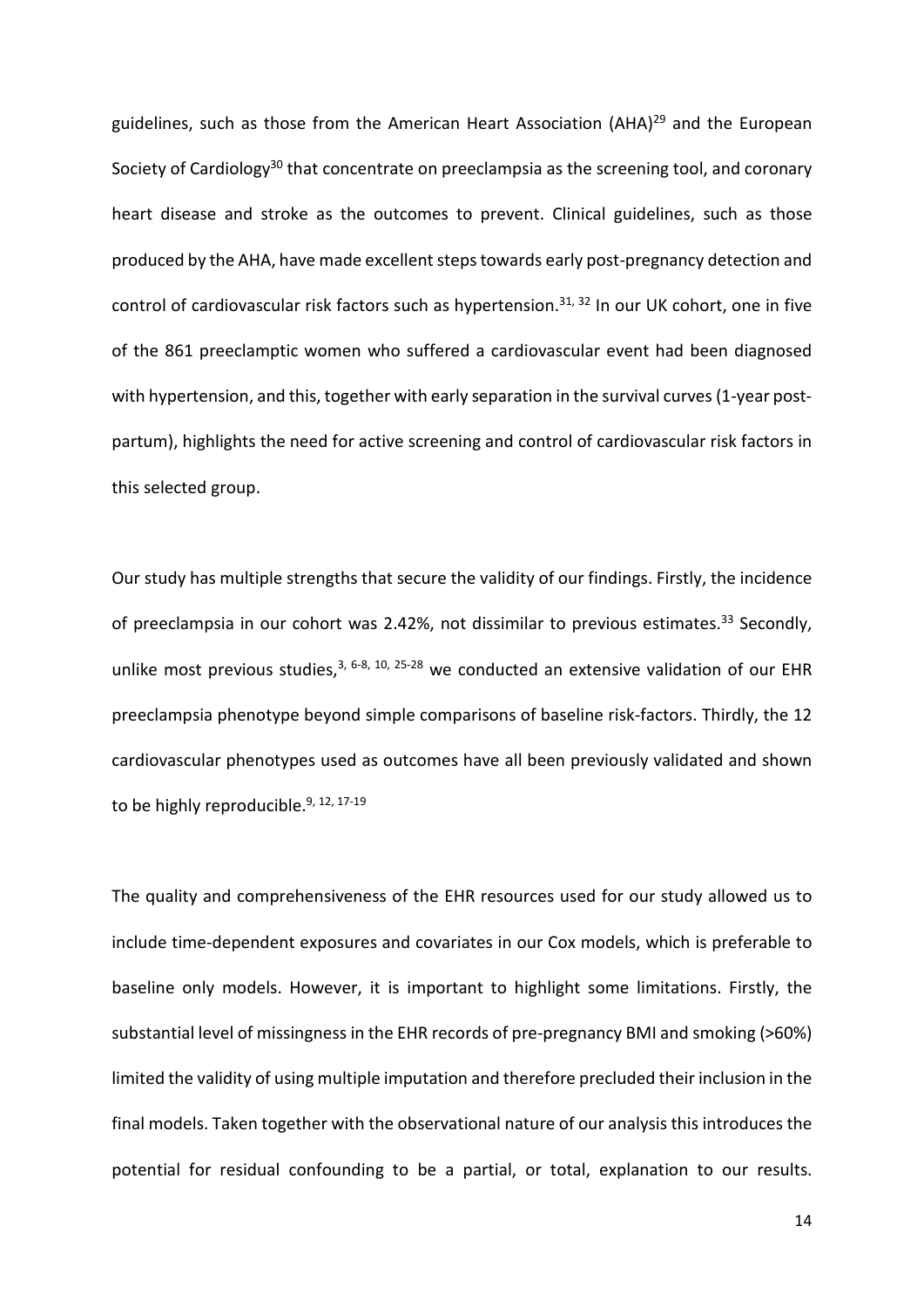However, adjustment for pre-pregnancy BMI (in a sub-sample) did not substantially change our conclusions. Other limitations include potential selection bias and inaccuracy of data collection. Although it is theoretically possible to have some degree of misclassification in the exposure (i.e. preeclampsia), we judged that inaccuracies in coding are unlikely to be related to hypertensive disorders. As a consequence the impact on exposure misclassification is just random error which is largely overturned by large dataset. It is possible that women who had a previous pregnancy prior to the start of the study period (either hypertensive or normotensive) might be mislabelled if their first pregnancy is not captured. However, we consider that it is likely that this has happened on a small scale and to a similar degree for previous hypertensive and normotensive pregnancies and therefore is not likely to have a substantial impact on our findings. The potential impact of non-CVD mortality as a competing risk on CVD events was assessed but had no impact on our results (Table S8). In the present study we did not evaluate whether addition of preeclampsia or HDP history has an incremental benefit over established risk-algorithms for cardiovascular disease in middle age (e.g. QRISK, Framingham).34

The precise mechanisms that explain the association between preeclampsia or HDP and cardiovascular disorders remain a matter of debate. A potential explanation is that shared risk factors between preeclampsia and cardiovascular disorders, such as hypertension and obesity, are at least partially responsible. Our findings are in favour of this hypothesis. Firstly, adjustment for hypertension that occurs post-pregnancy but prior to the cardiovascular event reduced the hazard ratios. This is in partial agreement with the findings by Canoy et al<sup>10</sup> who also identified hypertension between pregnancy and coronary heart disease or stroke as an important modifying factor in risk. Secondly, high blood pressure is a common risk factor for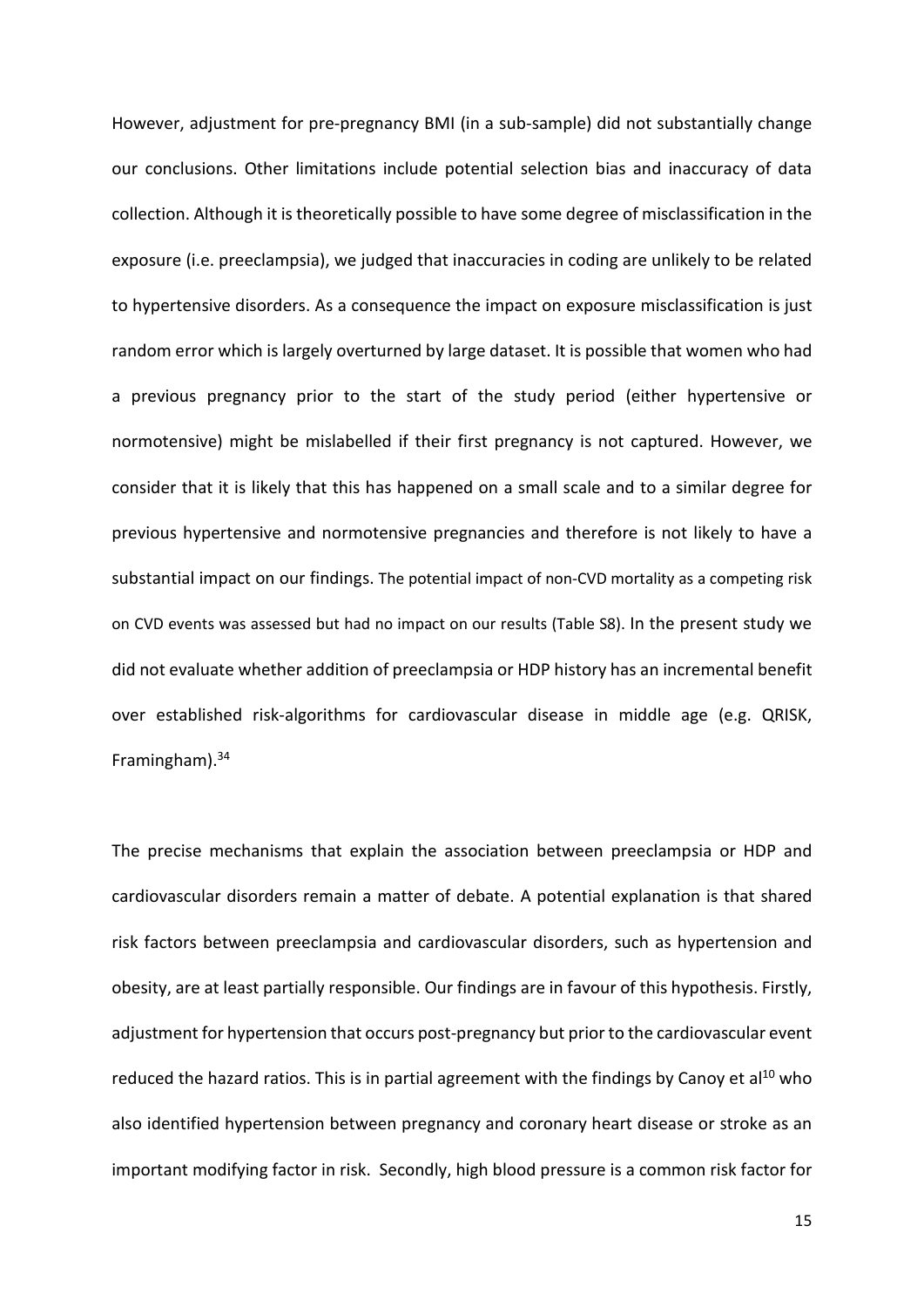HDP and preeclampsia and has homogenous associations with the 12 cardiovascular disorders we evaluated,<sup>9</sup> which could explain the similar pattern of homogenous associations that preeclampsia and HDP had on cardiovascular disorders evaluated. Thirdly, the almost immediate, post-pregnancy separation in the cumulative incidence on cardiovascular events by preeclampsia status (Figure 4) suggests it is more likely to be pre-pregnancy risk factors such as hypertension rather than only a de-novo insult created by preeclampsia that explains these observations.

Further work is required to estimate how many cardiovascular events could be avoided by implementing interventions such as active high blood pressure detection and control in women that had experienced HDP. The large-scale EHR resource we have created also serves as a unique opportunity to systematically test the theory that pregnancy can be conceived of as a "stress-test" for future development of chronic disease.<sup>5</sup>

In conclusion, we have showed that preeclampsia, preterm preeclampsia, and HDP have a similar pattern of increased risk for the 12 most common cardiovascular disorders observed in women in Britain, highlighting the opportunity to use HDP as a naturally occurring screening tool to detect women at high risk of cardiovascular events.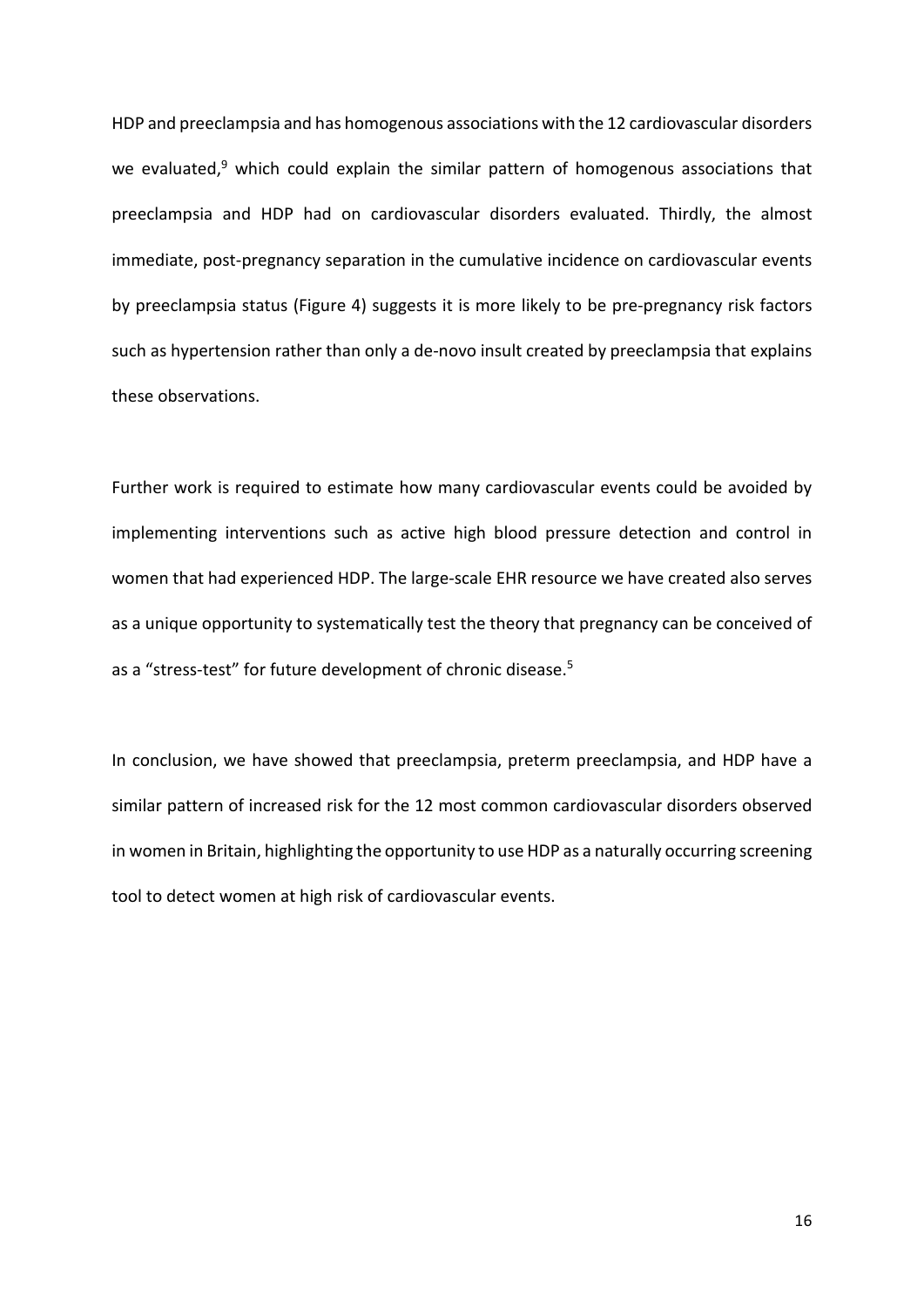# **ACKNOWLEDGEMENTS**

All authors have made substantial contributions to the research as follows: study design: LL, FMC, AG, JPC, LCC; study conduct, analyses: all authors; first draft of the manuscript: LL; manuscript revision and approval: all authors. The authors would like thank Dr Rhian Daniel for her invaluable help on study design and analysis.

# **SOURCES OF FUNDING**

This report is independent research supported by the National Institute for Health Research Professorship, RP-2014-05-019. The views expressed in this publication are those of the authors and not necessarily those of the NHS, the National Institute for Health Research or the Department of Health. FP McCarthy was funded by an NIHR Clinical Academic Fellowship. This project was supported by the National Institute for Health Research University College London Hospitals Biomedical Research Centre.

# **DISCLOSURES**

The authors declare no conflict of interest.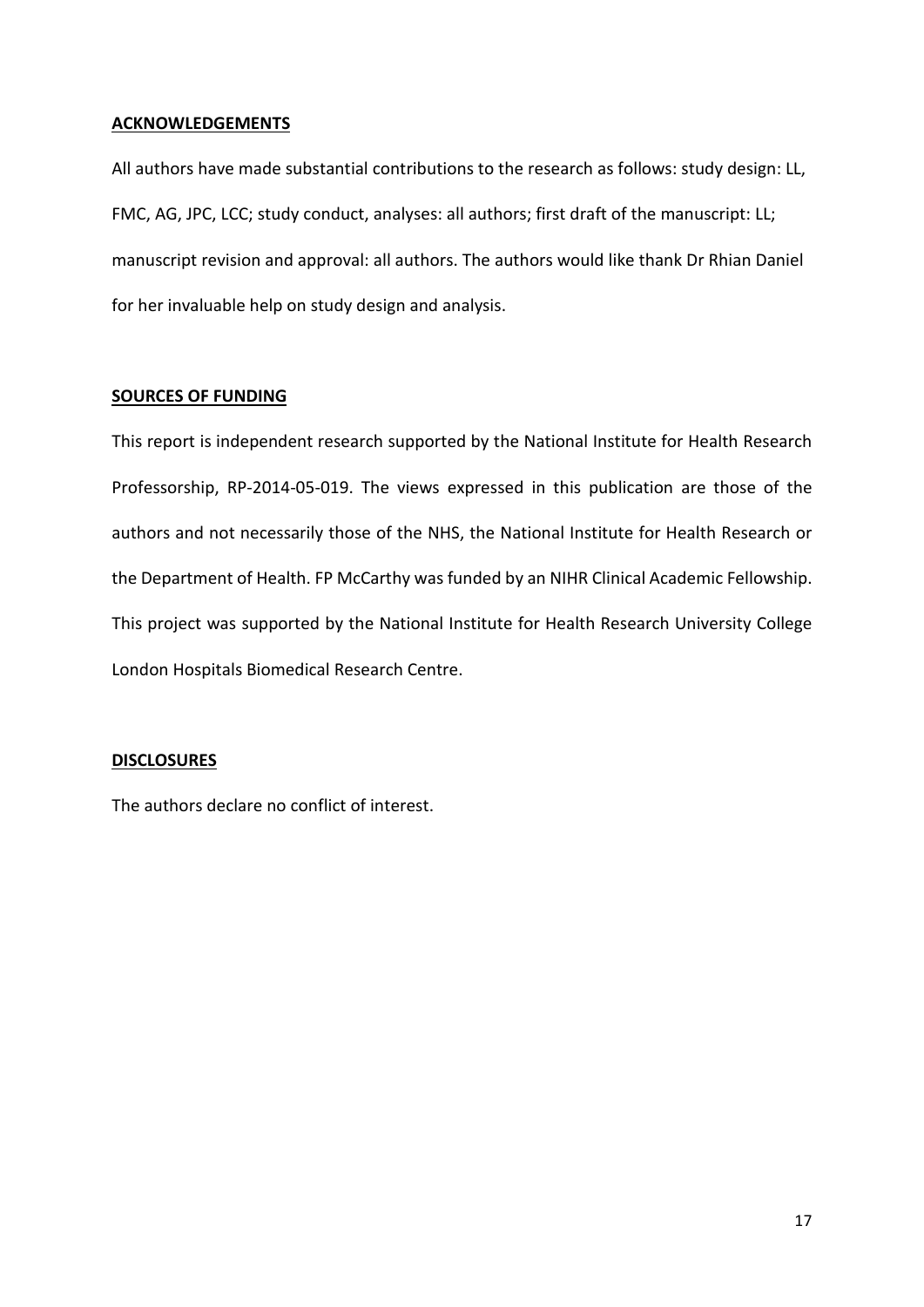### **REFERENCES**

1. Brown MA, Magee LA, Kenny LC, Karumanchi SA, McCarthy FP, Saito S, Hall DR, Warren CE, Adoyi G, Ishaku S, et al. The hypertensive disorders of pregnancy: ISSHP classification, diagnosis & management recommendations for international practice. *Pregnancy hypertension*. 2018;13:291-310.

2. Say L, Chou D, Gemmill A, Tunçalp Ö, Moller A-B, Daniels J, Gülmezoglu AM, Temmerman M and Alkema L. Global causes of maternal death: a WHO systematic analysis. *The Lancet Global Health*. 2014;2:e323-e333.

3. Jarvie JL, Metz TD, Davis MB, Ehrig JC and Kao DP. Short-term risk of cardiovascular readmission following a hypertensive disorder of pregnancy. *Heart*. 2018;104:1187-1194.

4. Lykke JA, Langhoff-Roos J, Sibai BM, Funai EF, Triche EW and Paidas MJ. Hypertensive pregnancy disorders and subsequent cardiovascular morbidity and type 2 diabetes mellitus in the mother. *Hypertension (Dallas, Tex : 1979)*. 2009;53:944-951.

5. Bellamy L, Casas JP, Hingorani AD and Williams DJ. Pre-eclampsia and risk of cardiovascular disease and cancer in later life: systematic review and meta-analysis. *Bmj*. 2007;335:974.

6. Behrens I, Basit S, Melbye M, Lykke JA, Wohlfahrt J, Bundgaard H, Thilaganathan B and Boyd HA. Risk of post-pregnancy hypertension in women with a history of hypertensive disorders of pregnancy: nationwide cohort study. *Bmj*. 2017;358:j3078.

7. Ray JG, Vermeulen MJ, Schull MJ and Redelmeier DA. Cardiovascular health after maternal placental syndromes (CHAMPS): population-based retrospective cohort study. *Lancet*. 2005;366:1797-1803.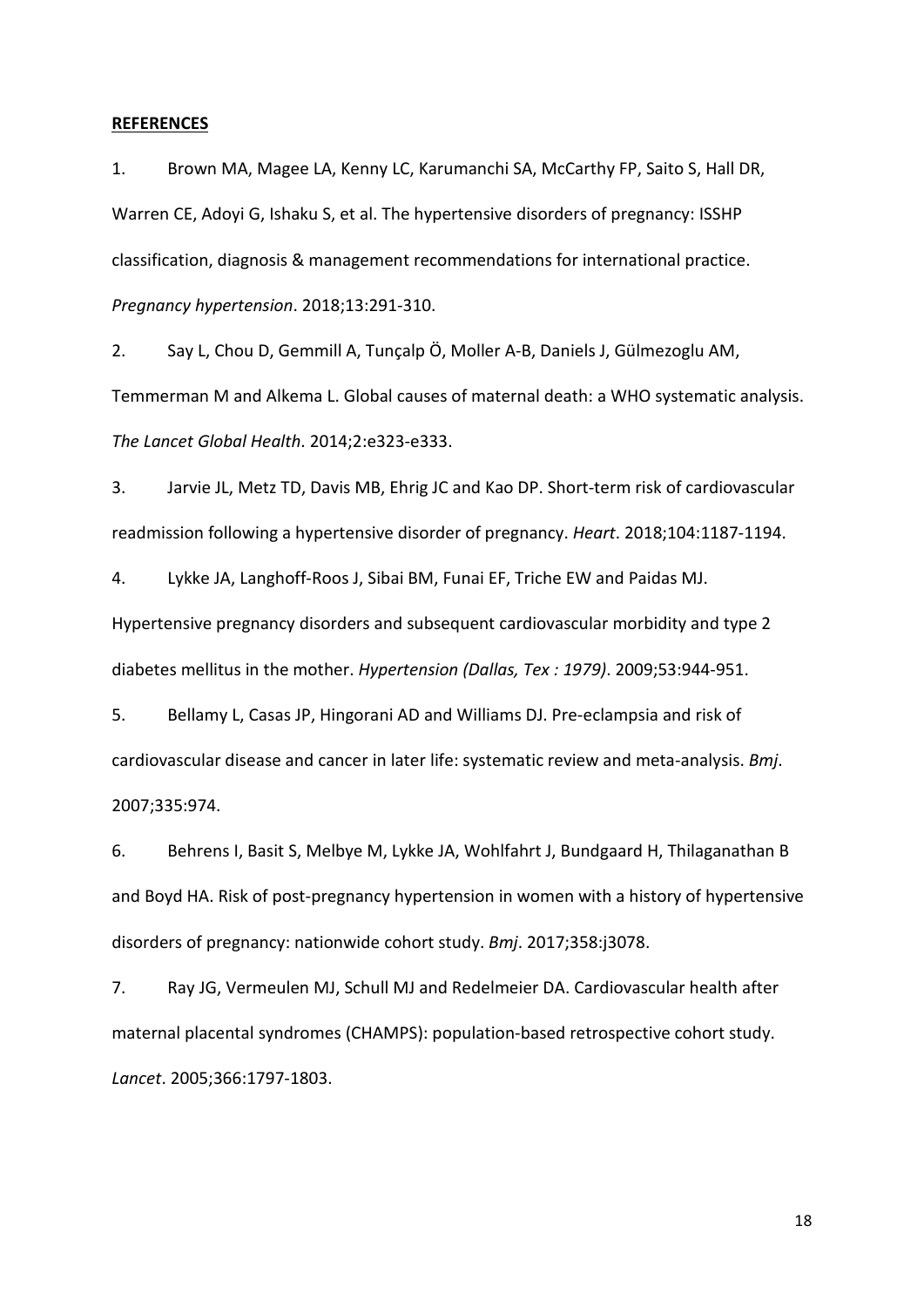8. Smith GC, Pell JP and Walsh D. Pregnancy complications and maternal risk of ischaemic heart disease: a retrospective cohort study of 129,290 births. *Lancet*. 2001;357:2002-2006.

9. Rapsomaniki E, Timmis A, George J, Pujades-Rodriguez M, Shah AD, Denaxas S, White IR, Caulfield MJ, Deanfield JE, Smeeth L, et al. Blood pressure and incidence of twelve cardiovascular diseases: lifetime risks, healthy life-years lost, and age-specific associations in 1.25 million people. *Lancet*. 2014;383:1899-1911.

10. Canoy D, Cairns BJ, Balkwill A, Wright FL, Khalil A, Beral V, Green J and Reeves G. Hypertension in pregnancy and risk of coronary heart disease and stroke: A prospective study in a large UK cohort. *Int J Cardiol*. 2016;222:1012-1018.

11. Behrens I, Basit S, Lykke JA, Ranthe MF, Wohlfahrt J, Bundgaard H, Melbye M and Boyd HA. Association Between Hypertensive Disorders of Pregnancy and Later Risk of Cardiomyopathy. *Jama*. 2016;315:1026-1033.

12. Denaxas SC, George J, Herrett E, Shah AD, Kalra D, Hingorani AD, Kivimaki M, Timmis AD, Smeeth L and Hemingway H. Data resource profile: cardiovascular disease research using linked bespoke studies and electronic health records (CALIBER). *Int J Epidemiol*. 2012;41:1625-1638.

13. Herrett E, Gallagher AM, Bhaskaran K, Forbes H, Mathur R, van Staa T and Smeeth L. Data Resource Profile: Clinical Practice Research Datalink (CPRD). *International Journal of Epidemiology*. 2015;44:827-836.

14. Herbert A, Wijlaars L, Zylbersztejn A, Cromwell D and Hardelid P. Data Resource Profile: Hospital Episode Statistics Admitted Patient Care (HES APC). *Int J Epidemiol*. 2017;46:1093-1093i.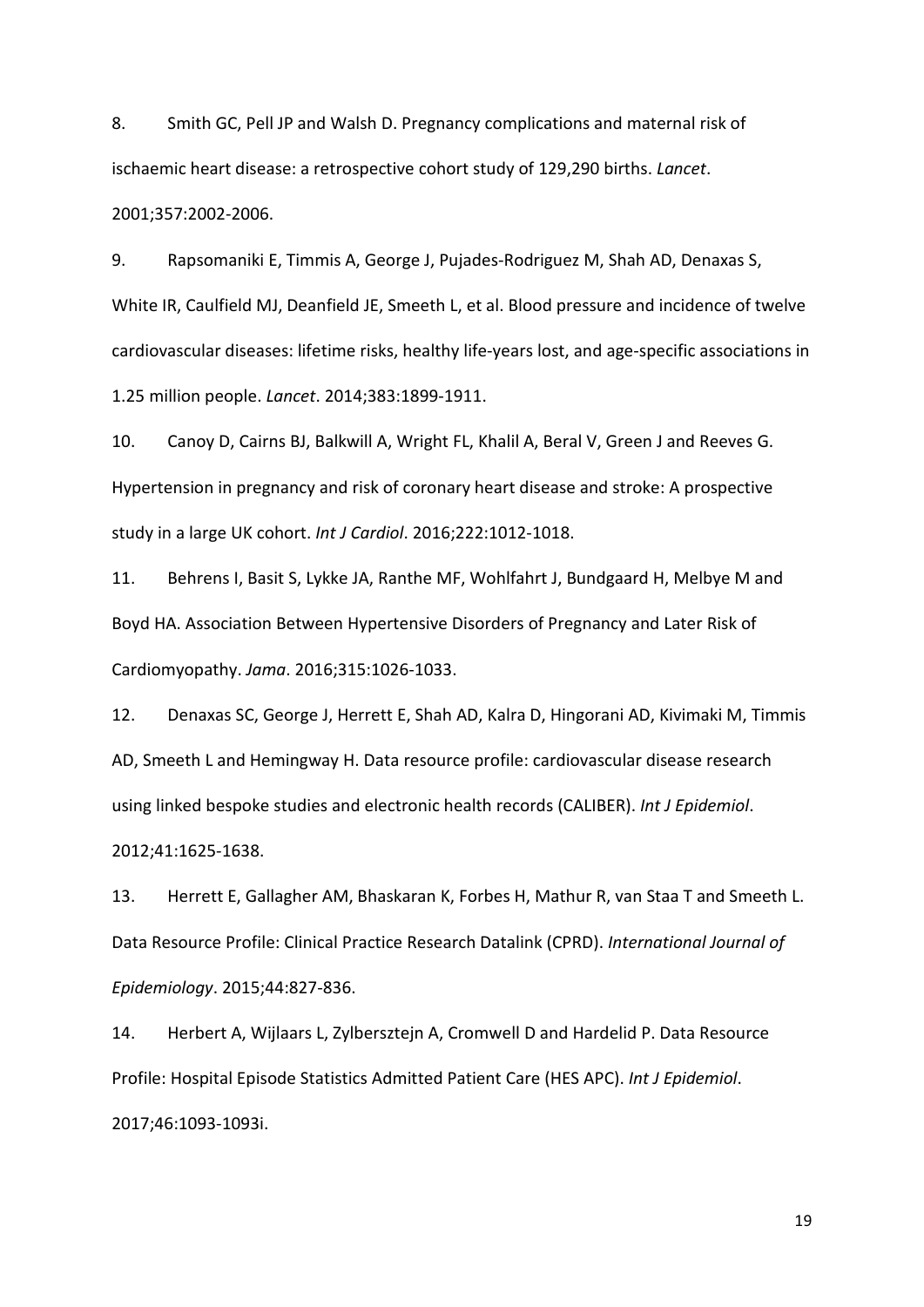15. Office for National Statistics. Mortality Statistics: Metadata 2015. Available at https://www.ons.gov.uk › file › mortalitymetadata2014\_tcm77-241077 (last accessed 30.08.2019) .

16. Melchiorre K, Sutherland GR, Liberati M and Thilaganathan B. Preeclampsia is associated with persistent postpartum cardiovascular impairment. *Hypertension*. 2011;58:709-715.

17. Herrett E, Shah AD, Boggon R, Denaxas S, Smeeth L, van Staa T, Timmis A and Hemingway H. Completeness and diagnostic validity of recording acute myocardial infarction events in primary care, hospital care, disease registry, and national mortality records: cohort study. *BMJ. 2013 May 20;346:f2350. doi: 10.1136/bmj.f2350*.

18. Morley KI, Wallace J, Denaxas SC, Hunter RJ, Patel RS, Perel P, Shah AD, Timmis AD, Schilling RJ and Hemingway H. Defining Disease Phenotypes Using National Linked Electronic Health Records: A Case Study of Atrial Fibrillation. *PloS one*. 2014;9:e110900.

19. Koudstaal S, Pujades-Rodriguez M, Denaxas S, Gho J, Shah AD, Yu N, Patel RS, Gale CP, Hoes AW, Cleland JG, et al. Prognostic burden of heart failure recorded in primary care, acute hospital admissions, or both: a population-based linked electronic health record cohort study in 2.1 million people. *European journal of heart failure*. 2017;19:1119-1127.

20. George J, Mathur R, Shah AD, Pujades-Rodriguez M, Denaxas S, Smeeth L, Timmis A and Hemingway H. Ethnicity and the first diagnosis of a wide range of cardiovascular diseases: Associations in a linked electronic health record cohort of 1 million patients. *PloS one*. 2017;12:e0178945.

21. Pujades-Rodriguez M, Timmis A, Stogiannis D, Rapsomaniki E, Denaxas S, Shah A, Feder G, Kivimaki M and Hemingway H. Socioeconomic deprivation and the incidence of 12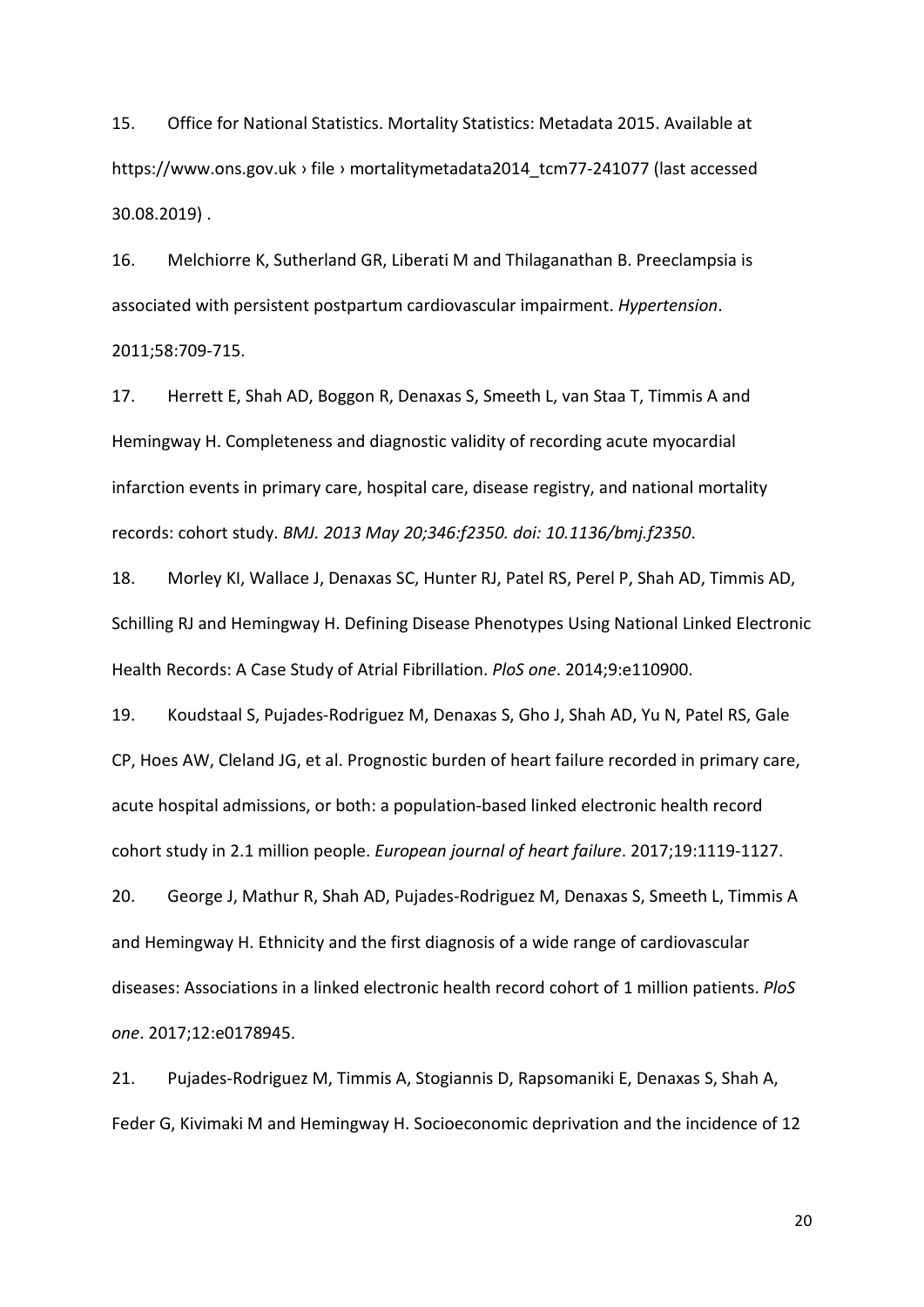cardiovascular diseases in 1.9 million women and men: implications for risk prediction and prevention. *PloS one*. 2014;9:e104671.

22. Bartsch E, Medcalf KE, Park AL and Ray JG. Clinical risk factors for pre-eclampsia determined in early pregnancy: systematic review and meta-analysis of large cohort studies. *Bmj*. 2016;353:i1753.

23. Riise HK, Sulo G, Tell GS, Igland J, Nygard O, Vollset SE, Iversen AC, Austgulen R and Daltveit AK. Incident Coronary Heart Disease After Preeclampsia: Role of Reduced Fetal Growth, Preterm Delivery, and Parity. *J Am Heart Assoc*. 2017;6(3)

24. Wikstrom AK, Haglund B, Olovsson M and Lindeberg SN. The risk of maternal ischaemic heart disease after gestational hypertensive disease. *BJOG : an international journal of obstetrics and gynaecology*. 2005;112:1486-1491.

25. Tooher J, Thornton C, Makris A, Ogle R, Korda A and Hennessy A. All Hypertensive Disorders of Pregnancy Increase the Risk of Future Cardiovascular Disease. *Hypertension (Dallas, Tex : 1979)*. 2017;70:798-803.

26. Mannisto T, Mendola P, Vaarasmaki M, Jarvelin MR, Hartikainen AL, Pouta A and Suvanto E. Elevated blood pressure in pregnancy and subsequent chronic disease risk. *Circulation*. 2013;127:681-690.

27. Funai EF, Friedlander Y, Paltiel O, Tiram E, Xue X, Deutsch L and Harlap S. Long-term mortality after preeclampsia. *Epidemiology*. 2005;16:206-215.

28. Kestenbaum B, Seliger SL, Easterling TR, Gillen DL, Critchlow CW, Stehman-Breen CO and Schwartz SM. Cardiovascular and thromboembolic events following hypertensive pregnancy. *American journal of kidney diseases : the official journal of the National Kidney Foundation*. 2003;42:982-989.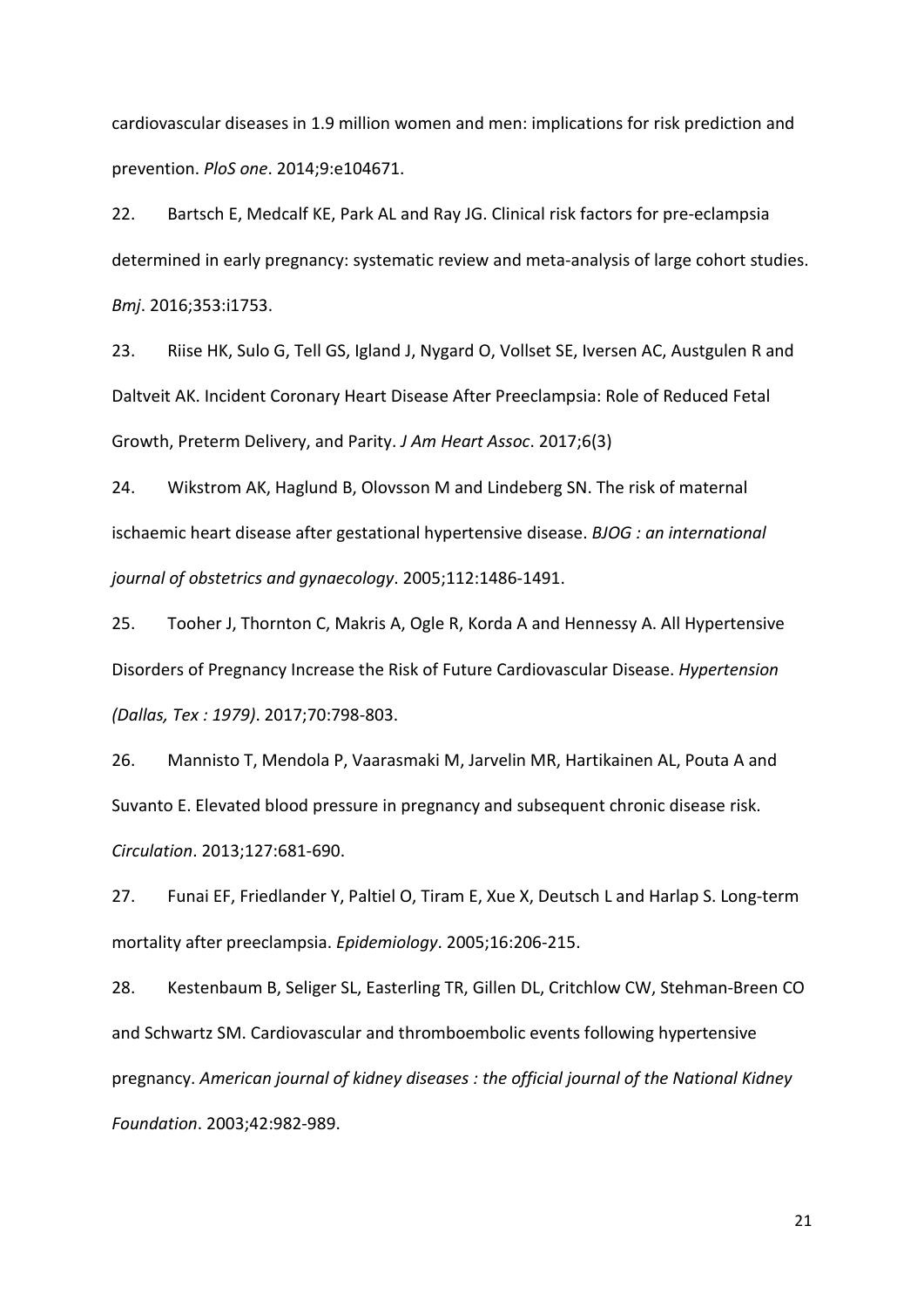29. Mosca L, Benjamin EJ, Berra K, Bezanson JL, Dolor RJ, Lloyd-Jones DM, Newby LK, Pina IL, Roger VL, Shaw LJ, et al. Effectiveness-based guidelines for the prevention of cardiovascular disease in women--2011 update: a guideline from the american heart association. *Circulation*. 2011;123:1243-1262.

30. Piepoli MF, Hoes AW, Agewall S, Albus C, Brotons C, Catapano AL, Cooney MT, Corra U, Cosyns B, Deaton C, et al. 2016 European Guidelines on cardiovascular disease prevention in clinical practice: The Sixth Joint Task Force of the European Society of Cardiology and Other Societies on Cardiovascular Disease Prevention in Clinical Practice (constituted by representatives of 10 societies and by invited experts)Developed with the special contribution of the European Association for Cardiovascular Prevention & Rehabilitation (EACPR). *European heart journal*. 2016;37:2315-2381.

31. Bushnell C, McCullough LD, Awad IA, Chireau MV, Fedder WN, Furie KL, Howard VJ, Lichtman JH, Lisabeth LD, Pina IL, et al. Guidelines for the prevention of stroke in women: a statement for healthcare professionals from the American Heart Association/American Stroke Association. *Stroke*. 2014;45:1545-1588.

32. Goff DC, Jr., Lloyd-Jones DM, Bennett G, Coady S, D'Agostino RB, Gibbons R, Greenland P, Lackland DT, Levy D, O'Donnell CJ, et al. 2013 ACC/AHA guideline on the assessment of cardiovascular risk: a report of the American College of Cardiology/American Heart Association Task Force on Practice Guidelines. *Circulation*. 2014;129:S49-73.

33. Brown MA, Magee LA, Kenny LC, Karumanchi SA, McCarthy FP, Saito S, Hall DR, Warren CE, Adoyi G, Ishaku S, et al. Hypertensive Disorders of Pregnancy: ISSHP Classification, Diagnosis, and Management Recommendations for International Practice. *Hypertension*. 2018;72:24-43.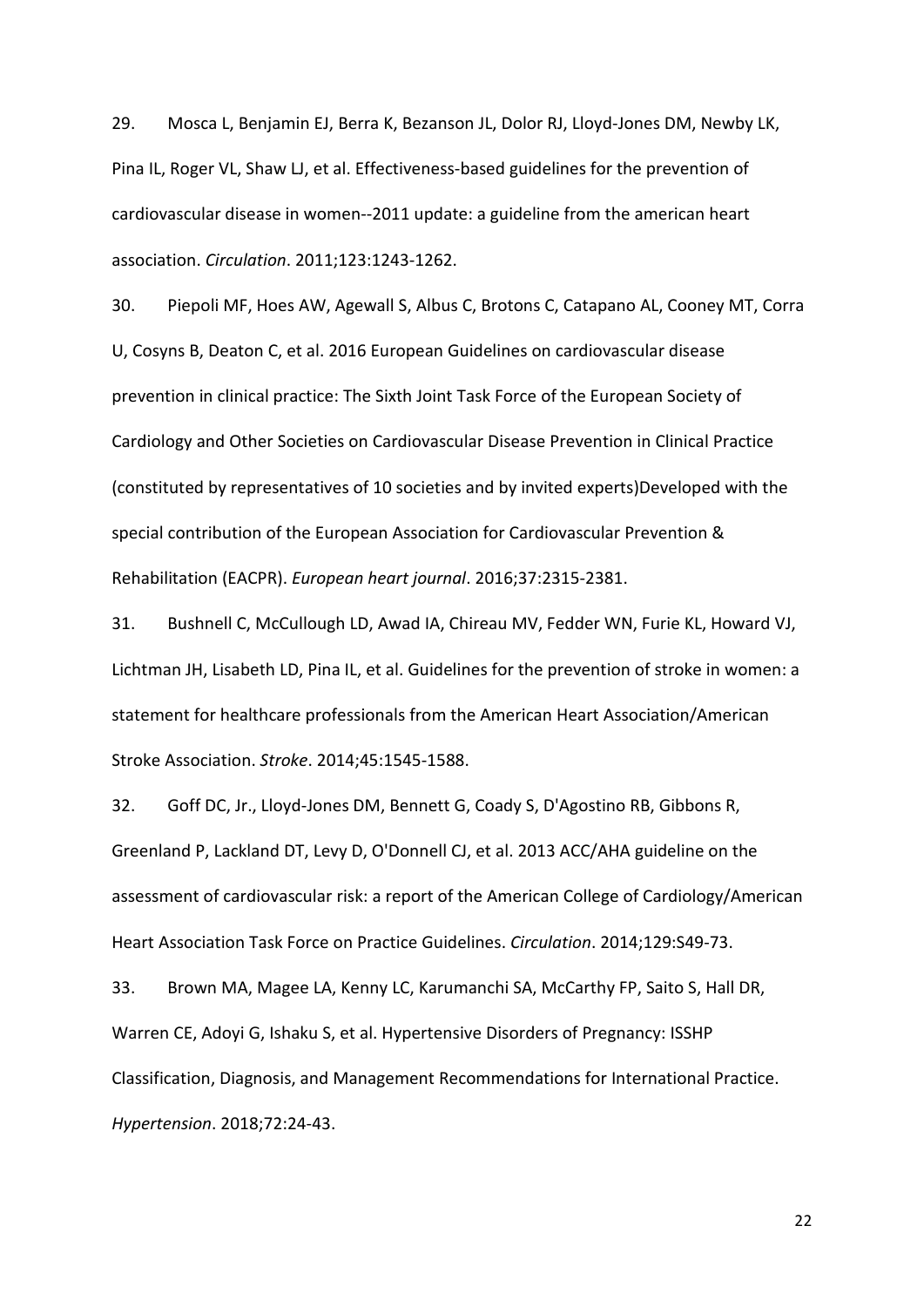34. Hippisley-Cox J, Coupland C, Vinogradova Y, Robson J, May M and Brindle P. Derivation and validation of QRISK, a new cardiovascular disease risk score for the United Kingdom: prospective open cohort study. *Bmj*. 2007;335:136.

Figure 1: Flow diagram outlining construction of final pregnancy and preeclampsia cohort using CPRD and HES datasets. \*strategy for dealing with duplicate entries is outlined in supplementary methods

Figure 2: Odds ratios (OR) for risk of preeclampsia from a subset of first recorded pregnancies with available blood pressure (BP) readings. BP taken up to 1 year prior to pregnancy start and within 16 weeks of gestation. A) Systolic blood pressure (SBP) and odds of preeclampsia in each consecutive group compared to lowest group (<95), B) Diastolic blood pressure (DBP) and odds of preeclampsia in each consecutive group compared to lowest group (DBP<55). Red dotted line indicates a weighted regression cubic spline with 95% CIs.

Figure 3: Forest plot of adjusted hazard ratios (HRs) with 95% confidence intervals (CIs) for 12 cardiovascular outcomes, relevant composites, and chronic hypertension, given exposure to A) Preeclampsia; B) Hypertensive disorders of pregnancy; C) Preeclampsia with preterm birth. All HRs were computed using a Cox-proportional hazards model with time-dependent exposure and adjusted for associations of maternal ethnicity, maternal age, pre-pregnancy diabetes, pre-pregnancy hypertension, index of multiple deprivation, and a cluster term to account for correlation within patients. Events are numbers of events in the exposure group only.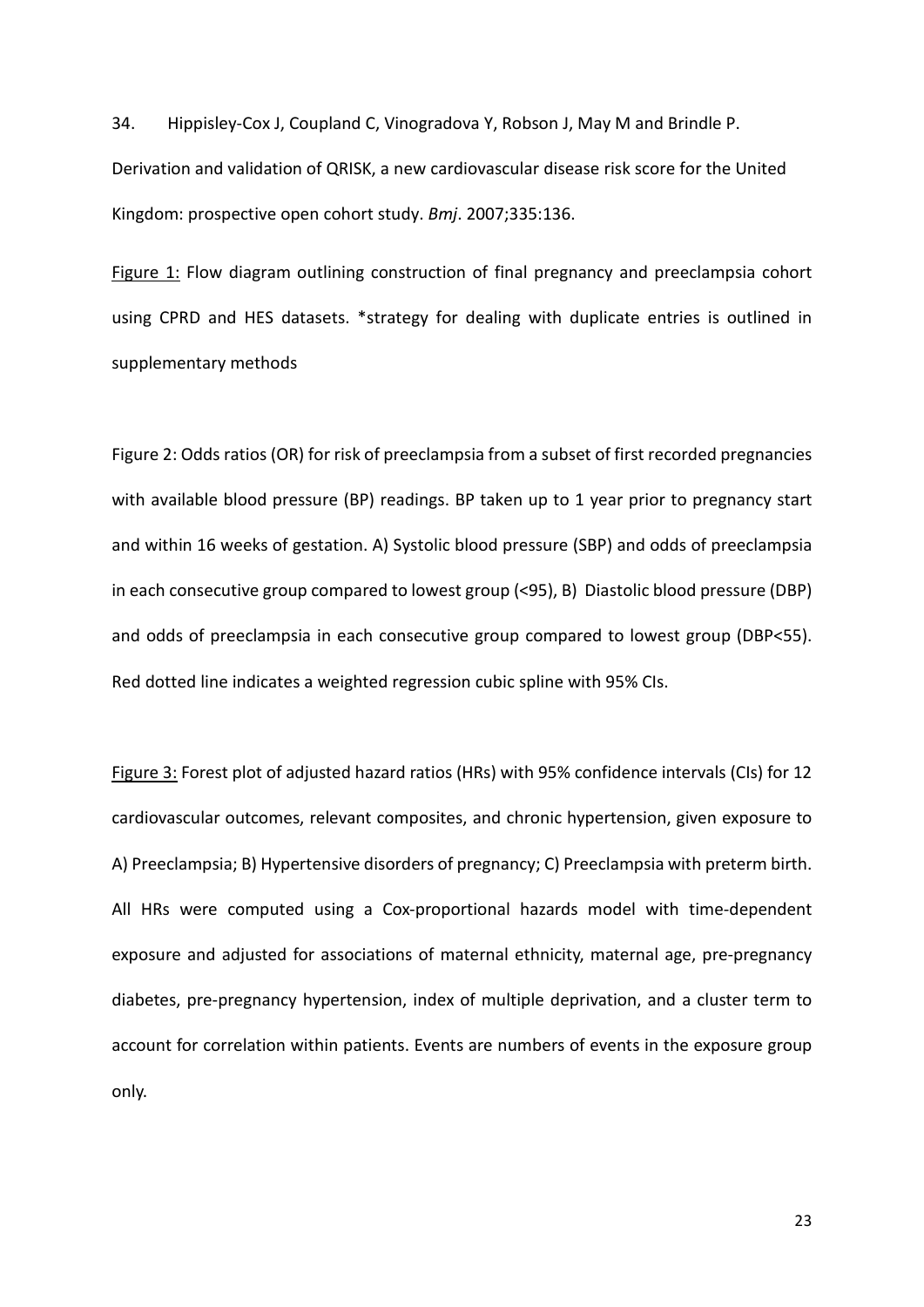Figure 4: Cumulative incidence (with 95% confidence interval) of first cardiovascular event by preeclampsia status by years since end of first recorded pregnancy Numbers at risk in each group for each x-axis tick mark are listed by colour of exposure. Graph was only plotted up until the point that the numbers at risk in the control group were at least 10% of the maximum control group size.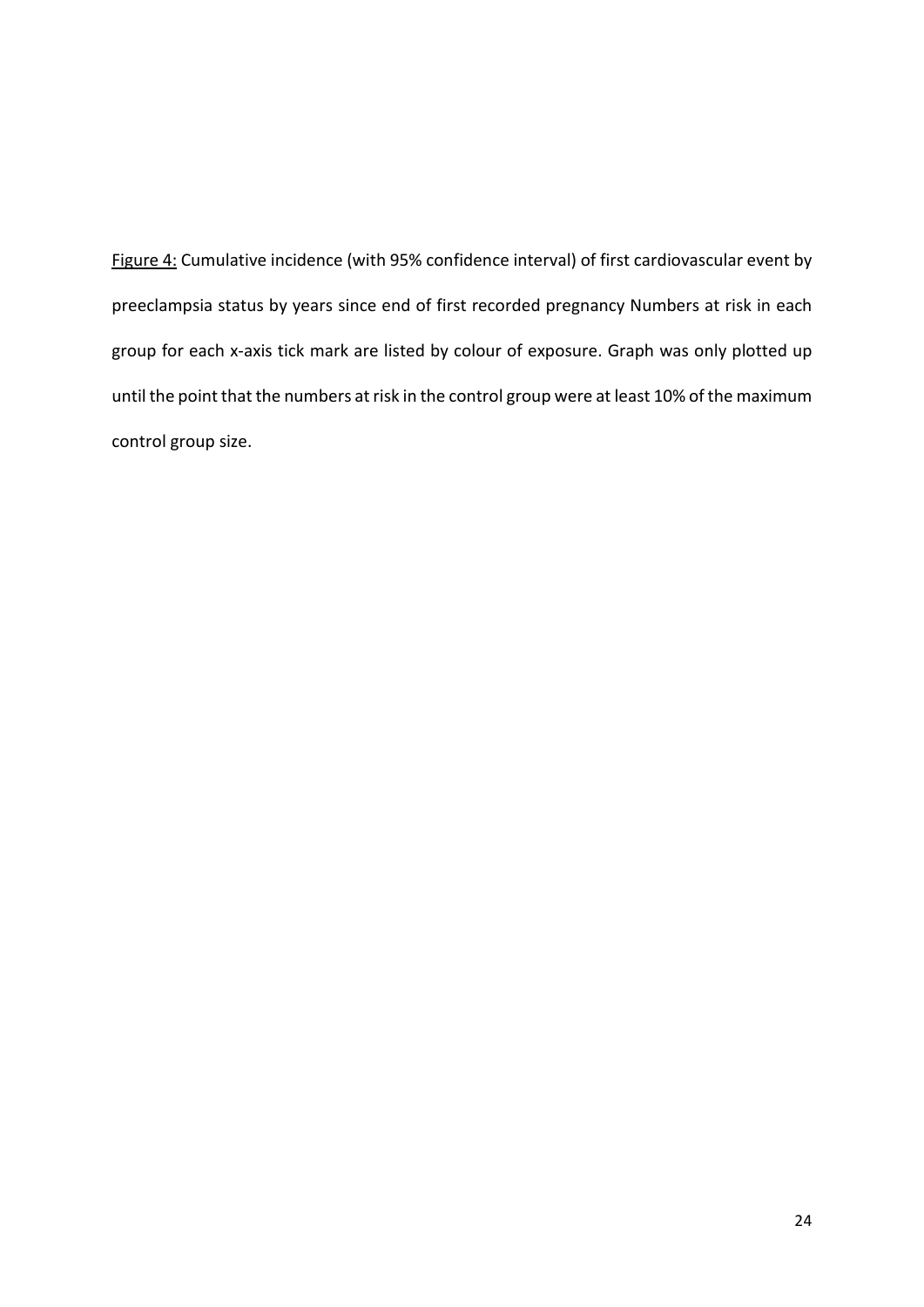Table 1. Summary of maternal demographic, first recorded pre-pregnancy, and delivery characteristics. Missingness recorded where present.

| <b>Maternal characteristic</b>              | All             | <b>No PE</b>      | <b>PE</b>     |
|---------------------------------------------|-----------------|-------------------|---------------|
|                                             | (1,303,365)     | $(N=1, 277, 811)$ | $(N=25,554)$  |
| Maternal age at delivery (years), mean (SD) | 28.48 (6.15)    | 28.47 (6.15)      | 28.61 (6.29)  |
| Ethnicity, n (%)                            |                 |                   |               |
| Asian                                       | 69073 (5.30)    | 67849 (5.31)      | 1224 (4.79)   |
| <b>Black</b>                                | 48427 (3.72)    | 47124 (3.69)      | 1303 (5.10)   |
| Other                                       | 63283 (4.86)    | 62338 (4.88)      | 945 (3.70)    |
| Unknown                                     | 80233 (6.16)    | 79233 (6.20)      | 1000 (3.91)   |
| White                                       | 1042349 (79.97) | 1021267 (79.92)   | 21082 (82.50) |
| Practice IMD 2015, n (%)                    |                 |                   |               |
| Quintile 1 (least deprived)                 | 196375 (15.07)  | 192832 (15.09)    | 3543 (13.86)  |
| Quintile 5 (most deprived)                  | 320220 (24.57)  | 313612 (24.54)    | 6608 (25.86)  |
| At first recorded pregnancy booking         |                 |                   |               |
| Diabetes, n (%)                             | 3378 (0.26)     | 3020 (0.24)       | 358 (1.40)    |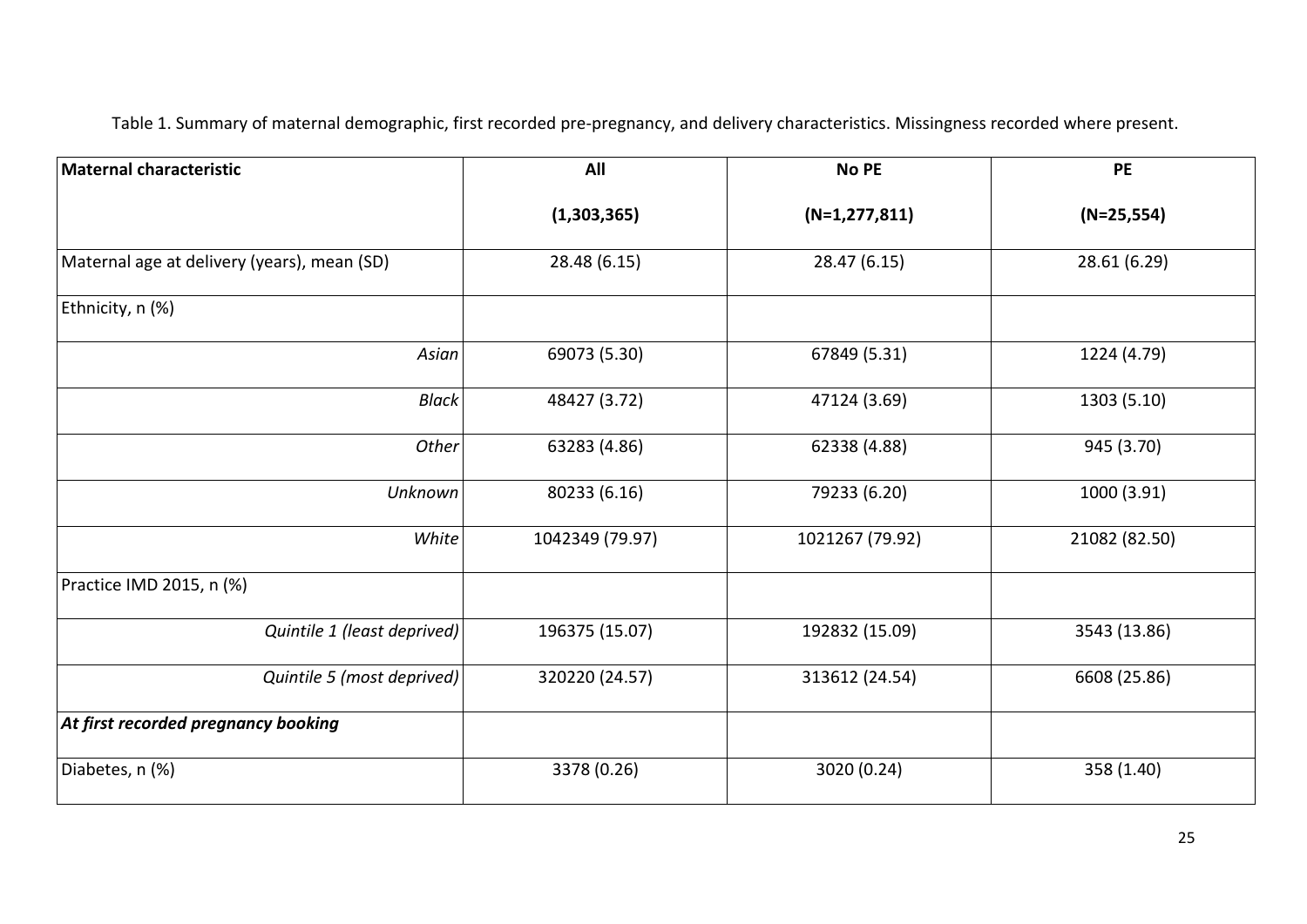| Hypertension, n (%)                    | 29144 (2.24)    | 27027 (2.12)   | 2117 (8.28)   |
|----------------------------------------|-----------------|----------------|---------------|
| Nulliparity, n (% of known)            | 294996 (64.66)  | 285189 (64.43) | 9807 (72.06)  |
| Missing (%)                            | 847146 (65.00)  | 835202 (65.34) | 11944 (46.74) |
| Pre-pregnancy BMI (kg/m2) (% of known) |                 |                |               |
| Underweight (<18.5)                    | 18045 (4.77)    | 17720 (4.84)   | 325 (2.80)    |
| Healthy (18.5-24.9)                    | 226246 (59.85)  | 220853 (60.28) | 5393 (46.46)  |
| Overweight (25-29.9)                   | 83692 (22.14)   | 80536 (21.98)  | 3156 (27.19)  |
| Obese (30-39.9)                        | 44466 (11.76)   | 42107 (11.49)  | 2359 (20.32)  |
| Severely obese (>40)                   | 5553 (1.47)     | 5177 (1.41)    | 376 (3.24)    |
| Missing (%)                            | 925363 (71.00)  | 911418 (71.00) | 13945 (54.57) |
| Ever smoker, n (% of known)            | 199254 (39.18)  | 193893 (39.31) | 5361 (34.87)  |
| Missing (%)                            | 794754 (60.98)] | 784575 (61.40) | 10179 (39.83) |
| Multi-fetal pregnancy, n (% of known)  | 30471 (2.86)    | 29261 (2.80)   | 1210 (6.00)   |
| Missing (%)                            | 227809 (17.48)  | 222490 (17.41) | 5319 (20.81)  |
| Gestational diabetes, n (%)            | 17199 (1.32)    | 16344 (1.28)   | 855 (3.35)    |